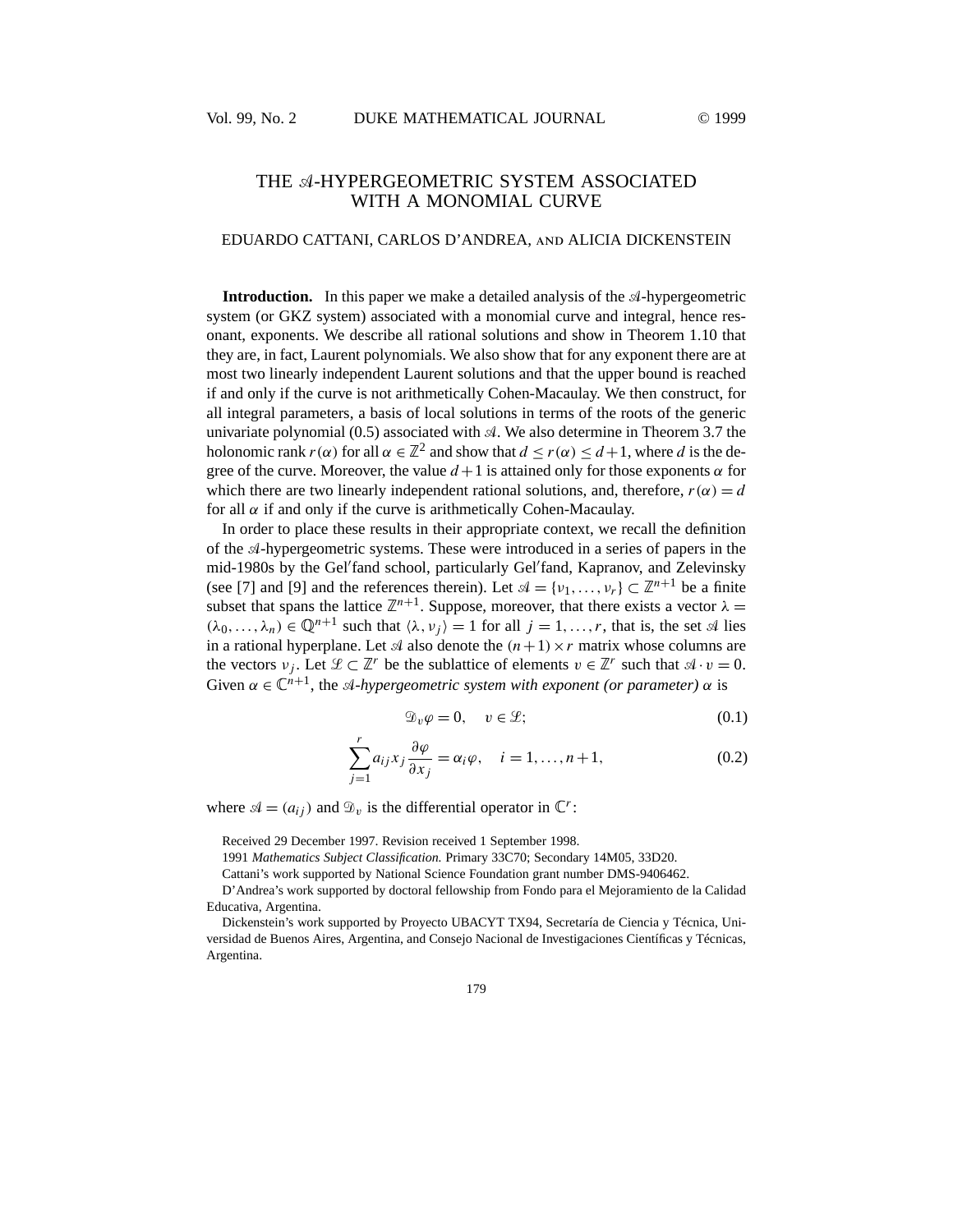$$
\mathfrak{D}_v := \prod_{v_j > 0} \left( \frac{\partial}{\partial x_j} \right)^{v_j} - \prod_{v_k < 0} \left( \frac{\partial}{\partial x_k} \right)^{-v_k}.
$$

The  $\mathcal A$ -hypergeometric system is holonomic (with regular singularities) and, consequently, the number of linearly independent solutions at a generic point is finite (see [7]). Let  $r(\alpha)$  denote the holonomic rank of the system, that is, the dimension of the space of local solutions at a generic point in  $\mathbb{C}^r$ . If we drop the assumption that  $\mathcal A$ lies in a hyperplane, then the regular singularities property is lost, but, as Adolphson [2] has shown, the system remains holonomic. The singular locus is described by the zeroes of the principal  $\mathcal A$ -determinant (see [11]). We set  $R := \mathbb C[\xi_1,\ldots,\xi_r]/\mathcal{G}_{\mathcal A}$ , where  $\mathcal{I}_{\mathcal{A}}$  is the toric ideal

$$
\mathcal{G}_{\mathcal{A}} := \left\langle \xi^u - \xi^v : u, v \in \mathbb{N}^r; \mathcal{A} \cdot u = \mathcal{A} \cdot v \right\rangle. \tag{0.3}
$$

When  $n = 1$ , we can assume without loss of generality that

$$
\mathcal{A} = \begin{pmatrix} 1 & 1 & \cdots & 1 & 1 \\ 0 & k_1 & \cdots & k_m & d \end{pmatrix},\tag{0.4}
$$

where  $0 < k_1 < \cdots < k_m < d$ . Note that the condition that the columns of  $\mathcal A$  generate the lattice  $\mathbb{Z}^2$  is equivalent to  $gcd(k_1,...,k_m,d) = 1$ . The homogeneous ideal  $\mathcal{L}_{\mathcal{A}}$ defines a monomial curve  $X_{\mathcal{A}} \subset \mathbb{P}^{m+1}$  of degree d whose homogeneous coordinate ring is R.  $X_{\mathcal{A}}$  is *normal* if and only if  $d = m + 1$ . Recall that  $X_{\mathcal{A}}$  is said to be arithmetically Cohen-Macaulay if and only if the ring  $R$  is Cohen-Macaulay.

The system associated with (0.4) admits very interesting solutions. Let

$$
f(x;t) := x_0 + x_{k_1}t^{k_1} + \dots + x_{k_m}t^{k_m} + x_d t^d
$$
\n(0.5)

denote the generic polynomial with exponents  $0, k_1, \ldots, k_m, d$ . It is not hard to see that the powers  $\rho^{s}(x)$ ,  $s \in \mathbb{Z}$ , of the roots of  $f(x; t)$ , viewed as functions of the coefficients, are algebraic solutions of the  $A$ -hypergeometric system with exponent (0,−s). This fact was observed by Mayr [17], who constructed series expansions for these functions. These have more recently been refined by Sturmfels [22]. The total sum

$$
p_s(x) := \rho_1^s(x) + \dots + \rho_d^s(x)
$$
 (0.6)

is then a rational solution with the same exponent. Similarly, one can show that the local residues

$$
\operatorname{Res}_{\rho(x)}\left(\frac{t^b}{f^a(x;t)}\frac{dt}{t}\right), \quad a, b \in \mathbb{Z}; a \ge 1 \tag{0.7}
$$

give algebraic solutions with exponent  $(-a, -b)$  and, again, the total sum of residues is a rational solution.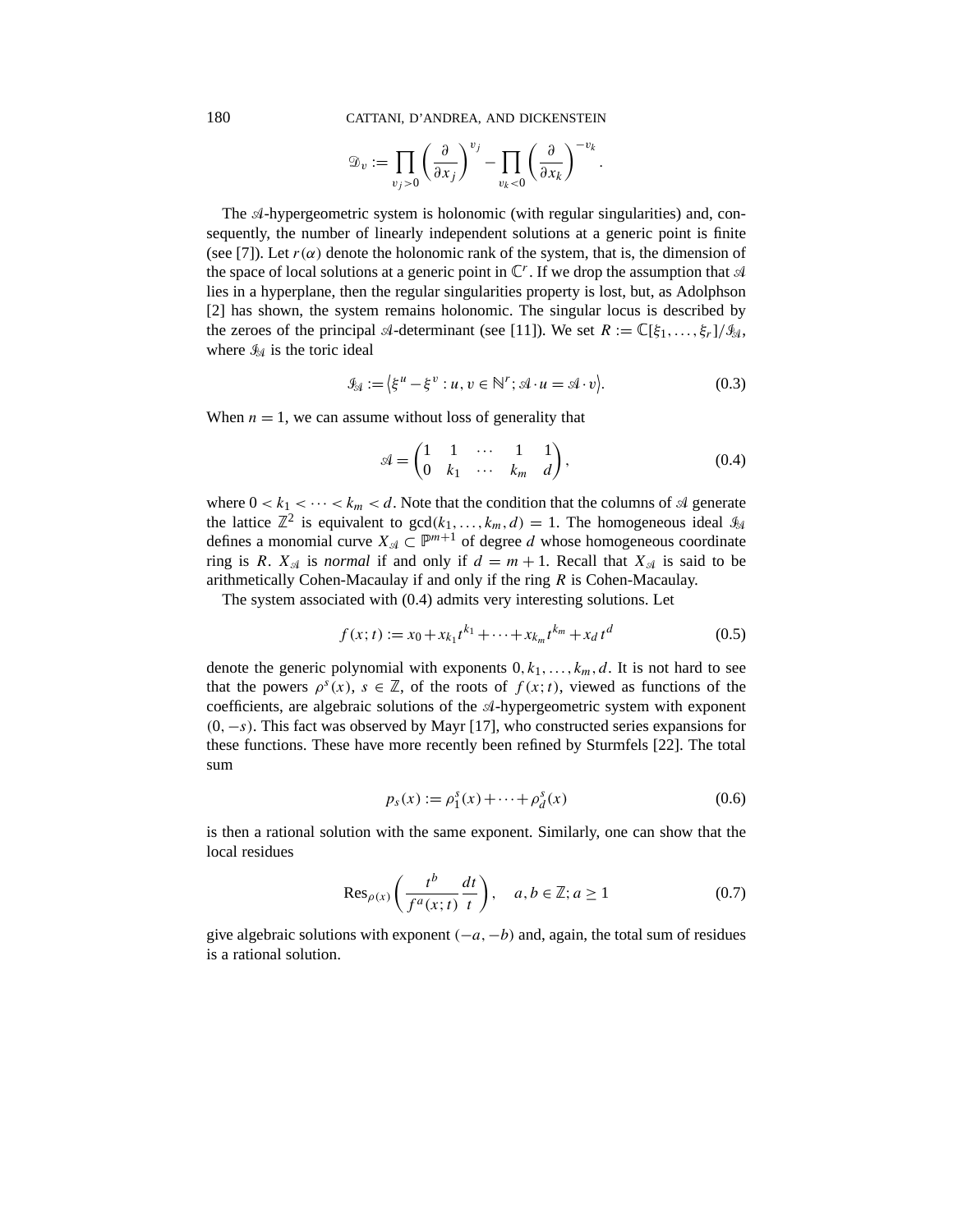In  $\S1$  we describe explicitly all rational solutions of the  $\mathcal{A}$ -hypergeometric system associated with a monomial curve. Since for  $\mathcal A$  as in (0.4) the principal  $\mathcal A$ -determinant factors into powers of  $x_0$ ,  $x_d$ , and the discriminant  $\Delta(f)$ , we know a priori what the possible denominators of a rational solution may be. However, we show in Theorem 1.10 that there are no rational solutions with a denominator that involves  $\Delta(f)$ , and, therefore, every rational solution must be a Laurent polynomial. This is a somewhat surprising result that is peculiar to the case  $n = 1$  (see Example 1.11). One may give explicit formulas for these Laurent polynomials in terms of hypergeometric polynomials in fewer variables. When applied to the sum of powers of roots, one recovers the classical Girard formulas. One also obtains similar expressions for total residues in terms of hypergeometric polynomials.

We show that for any  $\alpha \in \mathbb{Z}^2$  the dimension of the space of rational  $\mathcal{A}$ -hypergeometric functions with parameter  $\alpha$  is at most 2. Moreover, the value 2 may be reached for only finitely many values of  $\alpha$ , and this happens if and only if the ring R is not Cohen-Macaulay.

In §2 we exhibit a family of algebraic  $\mathcal{A}$ -hypergeometric functions defined in terms of the roots of the polynomial  $f(x; t)$ . These are the building blocks for the construction, in §3, of local bases of solutions and the determination of the holonomic rank for all integral exponents. It becomes necessary to consider four possibilities for the exponent  $\alpha$ . These cases admit combinatorial descriptions (see (1.9)) and correspond to the existence of a polynomial solution, a 1-dimensional space of rational—nonpolynomial—solutions, a 2-dimensional space of rational solutions, or no rational solution for the given exponent. For  $u \in \mathbb{N}^{m+2}$ , the derivative  $D_u$  maps  $\mathcal A$ -hypergeometric functions to  $\mathcal A$ -hypergeometric functions while changing the exponent from  $\alpha$  to  $\alpha - \mathcal{A} \cdot u$ . A careful analysis of the kernel and image of this operator together with Corollary 5.20 of [2] leads to the determination of the holonomic rank for all values of  $\alpha$ . We show, in particular, that

$$
d \le r(\alpha) \le d + 1 \tag{0.8}
$$

and that  $r(\alpha) = d + 1$  exactly for those parameters  $\alpha \in \mathbb{Z}^2$  for which the dimension of the space of rational solutions is 2. Hence,  $r(\alpha) = d$  for all  $\alpha \in \mathbb{Z}^2$  if and only if the curve  $X_{\mathcal{A}}$  is arithmetically Cohen-Macaulay.

These results allow us to clarify the relationship between the holonomic rank and vol(P), the normalized volume of the convex hull  $P \subset \mathbb{R}^{n+1}$  of  $\mathcal A$  and the origin (which equals the degree  $d$  in the case of curves). It was originally claimed in [9, Theorem 2] that  $r(\alpha) = \text{vol}(P)$  in all cases, but later it was pointed out by Adolphson that, for resonant exponents, the proof required the assumption that the ring  $R$  be Cohen-Macaulay (see [10]). In [2, Cor. 5.20], Adolphson showed that  $r(\alpha) = \text{vol}(P)$ , for  $\alpha$  a semi-nonresonant exponent, without any additional assumptions on  $R$ . The first explicit example where the equality fails is given in [23] and described in Example 1.8.i). In [19], Saito, Sturmfels, and Takayama prove  $(0.8)$ using Gröbner deformation methods and show that the inequality  $r(\alpha) \geq \text{vol}(P)$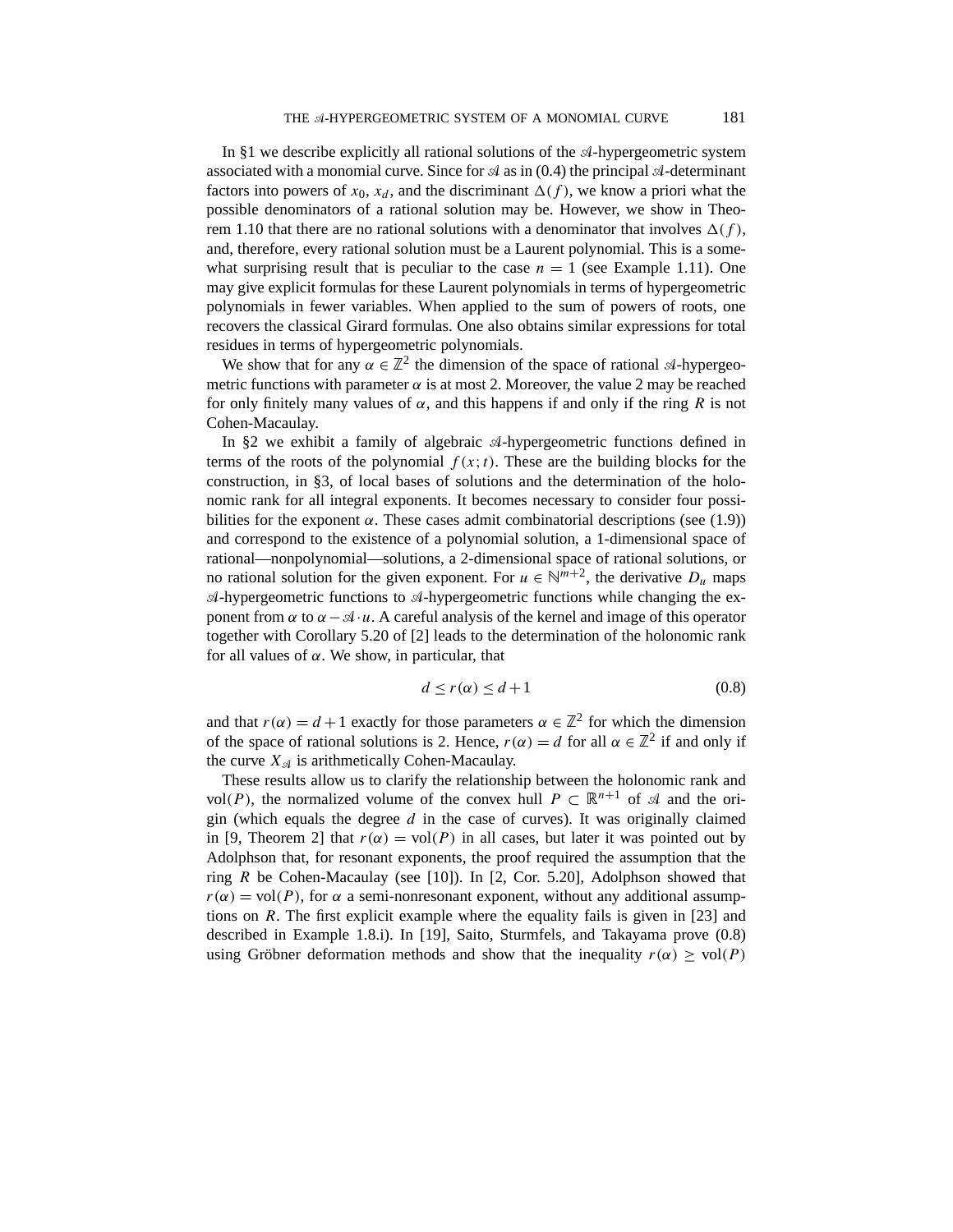holds without restrictions on *n*.

Very little seems to be known about the problem of finding rational solutions of differential equations beyond the case of linear differential operators in one variable. In this case, Singer [20] has shown that one can determine in a finite number of steps whether a given equation has a rational solution and find a basis for the space of such solutions. Abramov and Kvasenko [1] have further studied the problem of effectively finding rational solutions for such operators. In our case one could, in principle, use noncommutative elimination to obtain linear operators in one variable with coefficients that depend rationally on the other variables and apply Singer's decision procedure to characterize the rational solutions. This can be done in small examples using noncommutative Gröbner-bases packages such as Kan (see [24]), but we have not been able to obtain any general results in this manner.

Gel fand, Zelevinsky, and Kapranov have constructed series solutions for (0.1)–  $(0.2)$ , associated with regular triangulations of the polytope  $P$ . When the exponent  $\alpha$  is nonresonant for the triangulation, it is possible to obtain in this manner vol(P)many independent solutions. There are, however, very interesting cases in which the exponents are integral and, therefore, automatically resonant. For example, it has been observed by Batyrev in[4] that the period integrals of Calabi-Yau hypersurfaces in toric varieties satisfy an  $\mathcal{A}$ -hypergeometric system with exponents  $\alpha = (-1,0,\ldots,0)$ . In this case, series solutions have been obtained by Hosono, Lian, and Yau ([14], [15]; see also [3], [5], and [13]). Very recently, Stienstra [21] has generalized the  $\Gamma$ -series construction of Gel fand, Zelevinsky, and Kapranov to obtain series solutions in the case of resonant exponents under a maximal-degeneracy assumption. In particular, if  $\alpha = 0$  and P admits a unimodular triangulation—which implies that R is Cohen-Macaulay—all solutions of (0.1)–(0.2) may be obtained in this manner. This method also yields all solutions of interest in the context of toric mirror symmetry.

A key result, in the curve case, is Theorem 1.9, which asserts that for  $m > 1$  there are no rational solutions with integral exponents in the Euler-Jacobi cone. This corresponds to the classical vanishing theorem for the total sum of residues, a statement that has a generalization as the Euler-Jacobi theorem (see [16] for the most general form of this result). It is interesting to note then that Euler-Jacobi vanishing is a consequence of the fact that residues satisfy the  $A$ -hypergeometric system. We also point out that while the characterization of Laurent solutions follows from formal arguments, the proof of the Euler-Jacobi vanishing involves transcendental methods.

*Acknowledgments.* We are grateful to B. Sturmfels for many helpful comments and, particularly, for the statement and proof of Proposition 1.6. We also thank A. Zelevinsky for useful suggestions and the two referees for their careful reading of the manuscript and very thoughtful suggestions for improvement.

**1. Rational solutions.** The polynomial solutions of a general  $\mathcal{A}$ -hypergeometric system admit a very simple description. Given  $\alpha \in \mathbb{Z}^r$ , we define the *hypergeometric polynomial*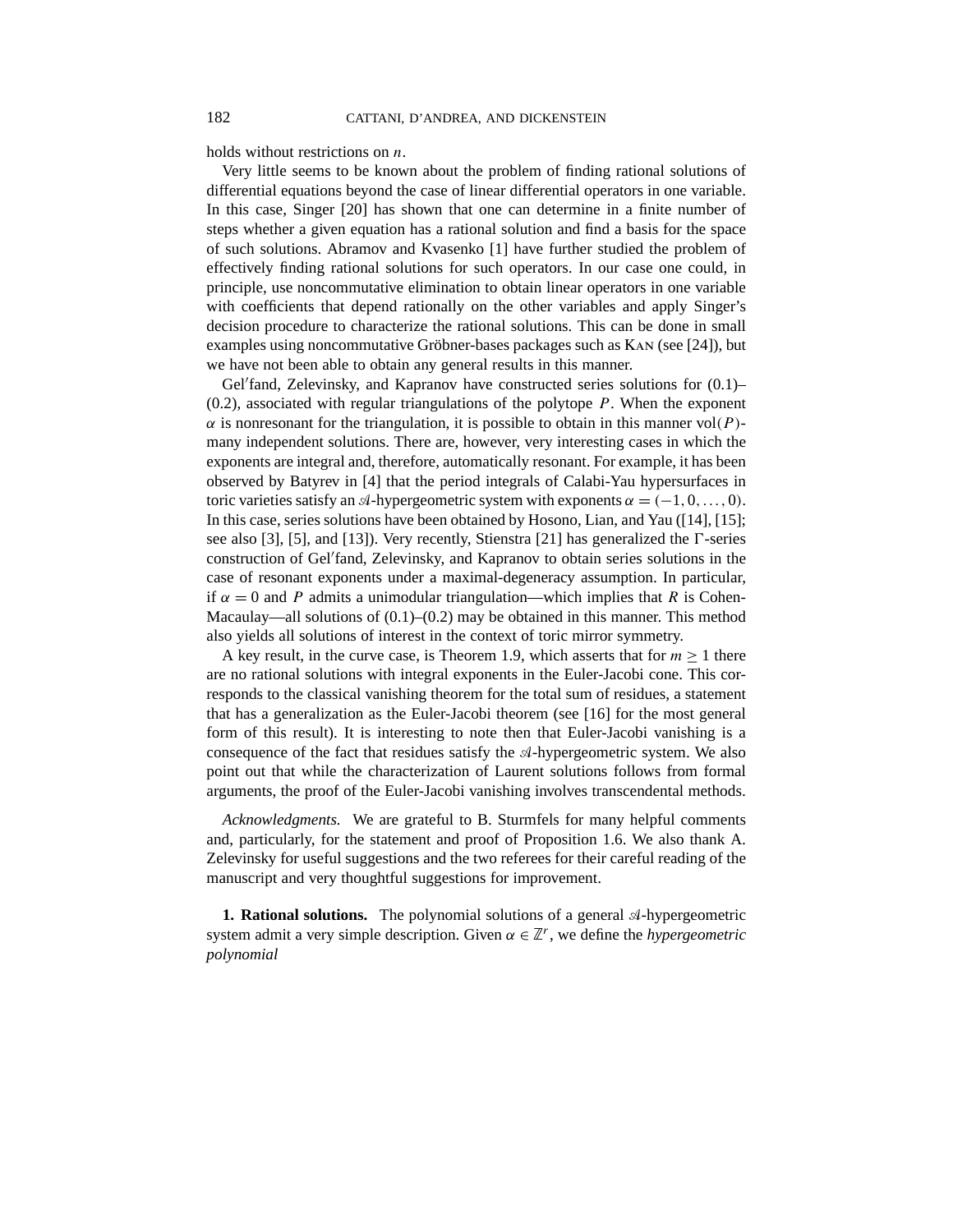$$
\Phi^{\mathcal{A}}(\alpha; x) := \sum_{\substack{u \in \mathbb{N}^r \\ \mathcal{A} \cdot u = \alpha}} \frac{x^u}{u!} = \sum_{\substack{u \in \mathbb{N}^r \\ \mathcal{A} \cdot u = \alpha}} \frac{x_1^{u_1} x_2^{u_2} \cdots x_r^{u_r}}{u_1! u_2! \cdots u_r!}.
$$
(1.1)

As usual, we set  $\Phi^{\mathcal{A}}(\alpha; x) := 0$  if  $\alpha \notin \mathcal{A} \cdot \mathbb{N}^r$ . The following result, the verification of which is left to the reader, is Proposition 2.1 in [18].

PROPOSITION 1.1.  $\Phi^{\mathfrak{A}}(\alpha; x)$  *is the unique, up-to-scaling, polynomial solution of the*  $\mathcal{A}-h$ *ypergeometric system with exponent*  $\alpha$ *. Moreover, for any*  $u \in \mathbb{N}^r$ *,* 

$$
D_u(\Phi^{\mathcal{A}}(\alpha; x)) = \Phi^{\mathcal{A}}(\alpha - \mathcal{A} \cdot u; x), \qquad (1.2)
$$

 $where D<sub>u</sub> stands for the partial derivative \partial<sup>|u|</sup>/\partial x<sup>u</sup>.$ 

The purpose of this section is to describe the rational solutions of the  $\mathcal{A}$ -hypergeometric system associated with a matrix  $\mathcal A$  as in (0.4). Note that for  $m = 0$ , the system restricts to the homogeneity equations (0.2). Therefore, we may assume throughout that  $m \ge 1$ . To simplify our notation, we index all  $(m+2)$ -tuples by  $0, k_1, \ldots, k_m, d$ . Let  $e_0, e_{k_1}, \ldots, e_d$  denote the standard basis of  $\mathbb{Z}^{m+2}$ . For  $i = 1, \ldots, m$  we have

$$
\omega_{k_i} := (d - k_i)e_0 - de_{k_i} + k_i e_d \in \mathcal{L}.
$$
\n(1.3)

The following observation will be useful in the sequel.

PROPOSITION 1.2. *Suppose*  $\varphi$  *is a local holomorphic solution of*  $(0.1)$ – $(0.2)$ *, which is polynomial with respect to any of the variables*  $x_0, x_{k_1}, \ldots, x_d$ *. Then*  $\varphi$  *is a Laurent polynomial.*

*Proof.* Since  $\varphi$  satisfies the equations (0.1), it follows from (1.3) that for all  $\ell \in \mathbb{N}$ ,

$$
D_{k_i}^{\ell d} \varphi = D_0^{\ell(d-k_i)} D_d^{\ell k_i} \varphi, \qquad (1.4)
$$

and, consequently, if  $\varphi$  is polynomial in any of the variables, it must be so in all of the variables  $x_k$ ,  $i = 1, \ldots, m$ , and we may write

$$
\varphi(x) = \sum_{u} \varphi_u(x_0, x_d) \check{x}^u, \qquad \check{x} = (x_{k_1}, \dots, x_{k_m}),
$$

where u varies in a finite subset of  $\mathbb{N}^m$ , and each  $\varphi_u(x_0, x_d)$  is homogeneous in each variable with respective degrees  $\beta_0$ ,  $\beta_d$  satisfying  $d\beta_d \in \mathbb{Z}$ ,  $\beta_0 + \beta_d \in \mathbb{Z}$ . Thus,  $\varphi_u(x_0, x_d) = c_u x_0^{\beta_0} x_d^{\beta_d}, c_u \in \mathbb{C}$ . But, because of (1.4), for  $r, s \in \mathbb{N}$  sufficiently large,  $D_0^r D_d^s \varphi = 0$ . Consequently, one, and therefore both, of  $\beta_0$ ,  $\beta_d$  must be an integer. Hence,  $\varphi$  is a Laurent polynomial.  $\Box$ 

Note that in the 1-dimensional case, an  $A$ -hypergeometric Laurent polynomial may not contain a nonzero term of the form  $c_u x^u$  with  $u_{k_i} < 0$ . This follows from the fact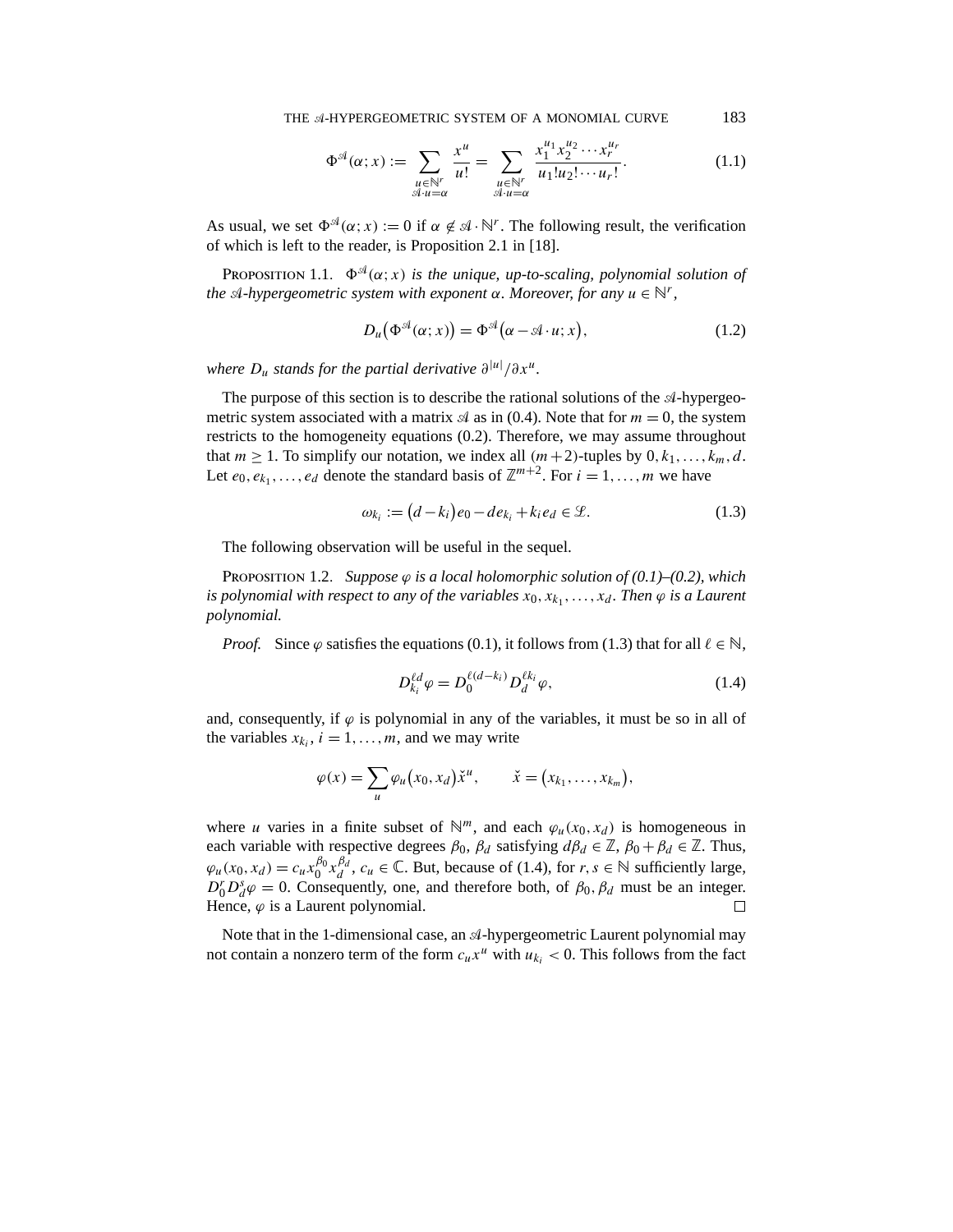that the singular locus  $\Sigma$  of the hypergeometric system is given by the zeroes of the principal  $\mathcal A$ -determinant, that is,

$$
\Sigma = \{x_0 = 0\} \cup \{x_d = 0\} \cup \{\Delta(f) = 0\},\
$$

where  $\Delta(f)$  is the discriminant of the generic polynomial (0.5). Alternatively, if a solution contains a nonzero term  $c_u x^u$ , with  $u_{k_i} < 0$ , being in the kernel of the differential operator  $D_{k_i}^d - D_0^{d-k_i} D_d^{k_i}$  , it must also contain nontrivial terms of the form  $c_vx_v$ , with  $v_{ki} = u_{ki} - jd$  for all positive integers j, and this is clearly impossible. A similar argument shows that a Laurent solution may not contain terms of the form  $c<sub>u</sub>x<sup>u</sup>$ , with both  $u<sub>0</sub> < 0$  and  $u<sub>d</sub> < 0$ .

Thus, any Laurent solution must be of the form

$$
L_0(x) + L_d(x),
$$

where  $L_0(x)$  has as denominators only powers of  $x_0$ , and  $L_d(x)$  has as denominators only powers of  $x_d$ . We note that the study of  $L_0(x)$  and  $L_d(x)$  is completely symmetric. Indeed, let  $\ell_j = d - k_{m-j+1}, j = 1, \ldots, m$ ,

$$
\hat{\mathcal{A}} = \begin{pmatrix} 1 & 1 & \cdots & 1 & 1 \\ 0 & \ell_1 & \cdots & \ell_m & d \end{pmatrix},\tag{1.5}
$$

and suppose  $R(x)$  is a Laurent solution of the  $A$ -hypergeometric system and exponent  $\alpha = (\alpha_1, \alpha_2)$ . (Although  $\alpha$  should be viewed as a column vector, we always write exponents as row vectors for simplicity of notation.) Then the function  $R(y_0, y_{\ell_1}, \ldots, y_{\ell_m}, y_d)$  obtained from R by the substitution

$$
x_0 \mapsto y_d, \qquad x_{k_j} \mapsto y_{\ell_j}, \qquad x_d \mapsto y_0,\tag{1.6}
$$

is a solution of the  $\hat{A}$ -hypergeometric system and exponents  $\hat{\alpha} = (\alpha_1, d\alpha_1 - \alpha_2)$ .

LEMMA 1.3. *For*  $\alpha \in \mathcal{A} \cdot \mathbb{N}^{m+2}$ , the only Laurent solutions of the  $\mathcal{A}$ -hypergeometric *system are the constant multiples of the hypergeometric polynomial (1.1).*

*Proof.* Suppose there is a Laurent solution  $L(x)$  of exponent  $\alpha$  containing a term of the form  $x^u/x_d^r$ , with  $u \in \mathbb{N}^{m+2}$ ,  $u_d = 0$ , and  $r > 0$  (we always assume that monomials are written in reduced form). Then  $\mathcal{A} \cdot (u - re_d) = \alpha$ . Let  $v \in \mathbb{N}^{m+2}$  be such that  $\mathcal{A} \cdot v = \alpha$ ; then  $\mathcal{A} \cdot u = \mathcal{A} \cdot (v + re_d)$ , and the operator  $D_u - D_d^r D_v$ , being in the hypergeometric system, must vanish on  $L$ . This means that  $L$  must also contain a term  $x^w$  whose derivative  $D_d^r D_v(x^w)$  is a nonzero multiple of  $1/x_d^r$ . Since  $v_d \ge 0$ , this is clearly impossible. Arguing by symmetry, we see that there cannot be a solution containing a term of the form  $x^u/x_0^r$ , with  $u_0 = 0$  and  $r > 0$ .  $\Box$ 

We denote by  $\mathcal{B}$  the matrix

$$
\mathcal{B} = \begin{pmatrix} 1 & 1 & \cdots & 1 \\ 0 & k_1 & \cdots & k_m \end{pmatrix}
$$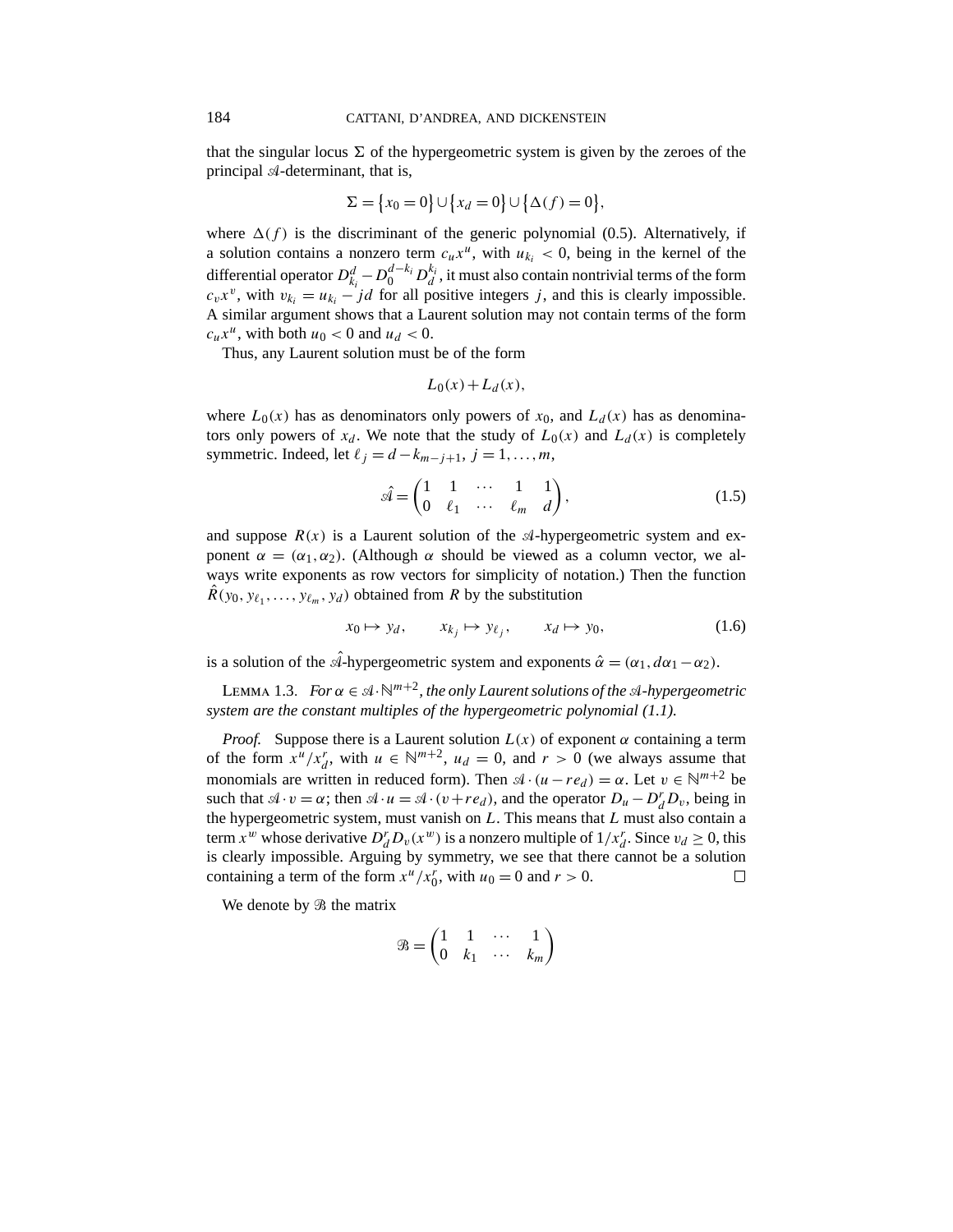and by x' the vector consisting of the first  $m+1$  variables  $(x_0, x_{k_1},...,x_{k_m})$ . Similarly, let  $\mathscr C$  be the matrix

$$
\mathscr{C} = \begin{pmatrix} 1 & \cdots & 1 & 1 \\ k_1 & \cdots & k_m & d \end{pmatrix}
$$

and  $\tilde{x}$  the vector  $(x_{k_1},...,x_{k_m},x_d)$ .

Given  $\alpha \in \mathbb{Z}^2$  we define

$$
\Psi_d^{\mathcal{A}}(\alpha; x) := \sum_{r \ge 1} (-1)^r (r - 1)! \frac{\Phi^{\mathcal{B}}(\alpha'(r); x')}{x_d^r},\tag{1.7}
$$

where  $\alpha'(r) = \alpha + r(1, d)$ , and

$$
\Psi_0^{\mathcal{A}}(\alpha; x) := \sum_{r \ge 1} (-1)^r (r - 1)! \frac{\Phi^{\mathcal{A}}(\tilde{\alpha}(r); \tilde{x})}{x_0^r},\tag{1.8}
$$

where  $\tilde{\alpha}(r) = \alpha + r(1,0)$ .

Note that both sums are finite. This follows from the fact that  $\Phi^{\mathcal{B}}(\alpha'(r);x') = 0$ unless  $\alpha'(r) \in \mathcal{B} \cdot \mathbb{N}^{m+1}$ ; but then  $\alpha_2 + dr \leq k_m(\alpha_1 + r)$ , and, therefore,  $(d - k_m)r \leq$  $k_m \alpha_1 - \alpha_2$ . This means that the possible values of r in (1.7) are bounded by  $(k_m \alpha_1 \alpha_2$ )/(d – k<sub>m</sub>). The statement for (1.8) follows by symmetry. In fact, we should observe that the change of variables (1.6) transforms  $\Psi_d^{\mathcal{A}}(\alpha; x)$  into  $\Psi_0^{\mathcal{A}}(\hat{\alpha}; x)$ .

The following subsets of  $\mathbb{Z}^2$  play an important role in the description of  $\mathcal{A}$ -hypergeometric functions:

$$
I(\mathcal{A}) := \mathcal{A} \cdot \mathbb{N}^{m+2};
$$
  
\n
$$
F_0(\mathcal{A}) := \mathcal{C} \cdot \mathbb{N}^{m+1} - \mathbb{N}(1,0); \qquad E_0(\mathcal{A}) := F_0(\mathcal{A}) \setminus I(\mathcal{A});
$$
  
\n
$$
F_d(\mathcal{A}) := \mathcal{B} \cdot \mathbb{N}^{m+1} - \mathbb{N}(1,d); \qquad E_d(\mathcal{A}) := F_d(\mathcal{A}) \setminus I(\mathcal{A}); \qquad (1.9)
$$
  
\n
$$
E(\mathcal{A}) := E_0(\mathcal{A}) \cap E_d(\mathcal{A}); \qquad J(\mathcal{A}) := \mathbb{Z}^2 \setminus (I(\mathcal{A}) \cup F_0(\mathcal{A}) \cup F_d(\mathcal{A})).
$$

Note that via the change of variables (1.6), and denoting for  $\alpha = (\alpha_1, \alpha_2) \in \mathbb{Z}^2$ ,  $\hat{\alpha} = (\alpha_1, d\alpha_1 - \alpha_2)$ , we have for  $\hat{\mathcal{A}}$  as in (1.5):

$$
I(\hat{\mathcal{A}}) = \widehat{I(\mathcal{A})};
$$
  $F_0(\hat{\mathcal{A}}) = \widehat{F_d(\mathcal{A})};$   $F_d(\hat{\mathcal{A}}) = \widehat{F_0(\mathcal{A})}.$ 

It is clear from the definitions (1.7) and (1.8) that  $\Psi_0^{\mathcal{A}}(\alpha; x) \neq 0$  if and only if  $\alpha \in F_0(\mathcal{A})$  and, similarly,  $\Psi_d^{\mathcal{A}}(\alpha; x) \neq 0$  if and only if  $\alpha \in F_d(\mathcal{A})$ . In particular,

$$
\Psi_d^{\mathcal{A}}(\alpha; x) = 0, \quad \text{if } d\alpha_1 < \alpha_2,\tag{1.10}
$$

and

$$
\Psi_0^{\mathcal{A}}(\alpha; x) = 0, \quad \text{if } \alpha_2 < 0. \tag{1.11}
$$

On the other hand, the importance of the sets  $E_0(\mathcal{A})$  and  $E_d(\mathcal{A})$  stems from the fact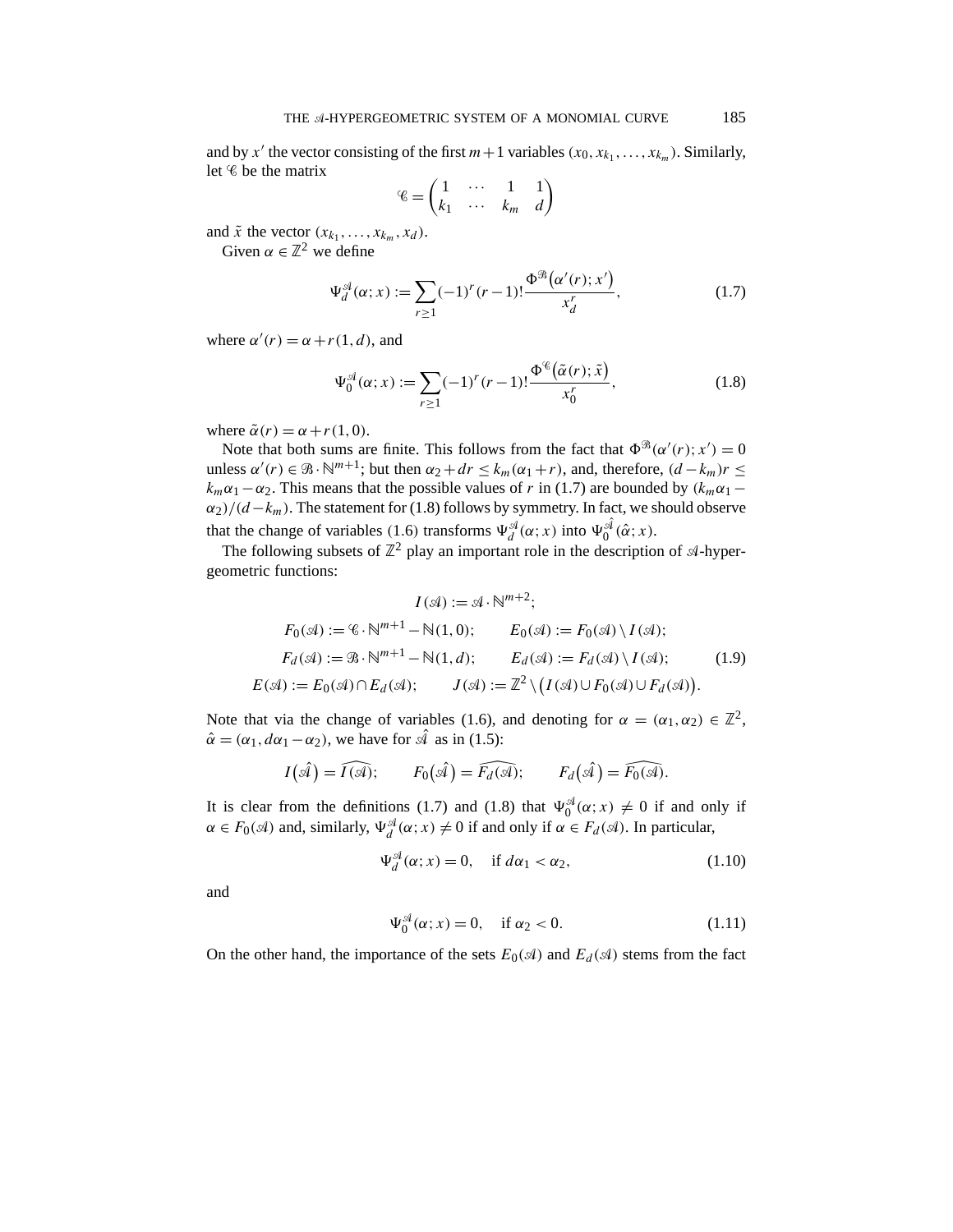that according to Lemma 1.3, it is only for  $\alpha \in E_0(\mathcal{A})$  (respectively,  $\alpha \in E_d(\mathcal{A})$ ) that the Laurent polynomial  $\Psi_0^{\mathcal{A}}(\alpha; x)$  (respectively,  $\Psi_d^{\mathcal{A}}(\alpha; x)$ ) may be—and as the following result shows is— $\mathcal{A}$ -hypergeometric. Note also that there are no  $\mathcal{A}$ hypergeometric Laurent polynomials with exponent  $\alpha \in J(\mathcal{A})$ , and it is a consequence of Theorem 1.10 that there are no rational  $\mathcal{A}$ -hypergeometric functions with exponent  $\alpha \in J(\mathcal{A})$ .

- THEOREM 1.4. *Let*  $\mathcal A$  *be as in* (0.4) and  $\alpha \in \mathbb Z^2 \setminus I(\mathcal{A})$ *. Then:*
- (i)  $\Psi_d^{\mathcal{A}}(\alpha; x)$  and  $\Psi_0^{\mathcal{A}}(\alpha; x)$  are solutions (possibly trivial) of the A-hypergeo*metric system with parameter* α*;*
- (ii) *for any*  $u \in \mathbb{N}^{m+2}$ ,

$$
D_u(\Psi_d^{\mathcal{A}}(\alpha;x)) = \Psi_d^{\mathcal{A}}(\alpha - \mathcal{A} \cdot u; x); \qquad D_u(\Psi_0^{\mathcal{A}}(\alpha;x)) = \Psi_0^{\mathcal{A}}(\alpha - \mathcal{A} \cdot u; x); \tag{1.12}
$$

(iii) *the functions*  $\Psi_d^{\mathcal{A}}(\alpha; x)$  *and*  $\Psi_0^{\mathcal{A}}(\alpha; x)$  *span the space of Laurent solutions of the -hypergeometric system with parameter* α*.*

*Proof.* Clearly, (i) is an immediate consequence of (ii) and, because of symmetry, it suffices to show (1.12) for  $\Psi_d^{\mathcal{A}}(\alpha; x)$ . Suppose  $u \in \mathbb{N}^{m+2}$  is such that  $u_d = 0$ ; then

$$
D_u(\Psi_d^{\mathcal{A}}(\alpha; x)) = \sum_{r \ge 1} (-1)^r (r - 1)! \frac{D_u(\Phi^{\mathcal{B}}(\alpha'(r); x'))}{x_d^r}
$$
  
= 
$$
\sum_{r \ge 1} (-1)^r (r - 1)! \frac{\Phi^{\mathcal{B}}(\alpha'(r) - \mathcal{B} \cdot u; x')}{x_d^r}
$$
  
= 
$$
\Psi_d^{\mathcal{A}}(\alpha - \mathcal{A} \cdot u; x).
$$

Thus, it remains to prove (1.12) for the partial derivative  $D_d$ . We have

$$
D_d \Psi_d^{\mathcal{A}}(\alpha; x) = \sum_{r \ge 1} (-1)^{r+1} r! \frac{\Phi^{\mathcal{B}}(\alpha'(r); x')}{x_d^{r+1}}
$$
  
= 
$$
\sum_{r \ge 1} (-1)^{r+1} r! \frac{\Phi^{\mathcal{B}}((\alpha - \mathcal{A} \cdot e_d)'(r+1); x')}{x_d^{r+1}}
$$
  
= 
$$
\Psi_d^{\mathcal{A}}(\alpha - \mathcal{A} \cdot e_d; x).
$$

The last equality follows, since  $\alpha \notin \mathcal{A} \cdot \mathbb{N}^{m+2}$  implies that

$$
\Phi^{\mathcal{B}}((\alpha - \mathcal{A} \cdot e_d)'(1); x') = \Phi^{\mathcal{B}}(\alpha; x') = 0.
$$

Suppose now that  $L(x)$  is a Laurent solution with exponent  $\alpha$ , and write  $L(x) =$  $L_d(x) + L_0(x)$ . If we decompose further,

$$
L_d(x) = \sum_{r \ge 1} \frac{A_r(x')}{x_d^r},
$$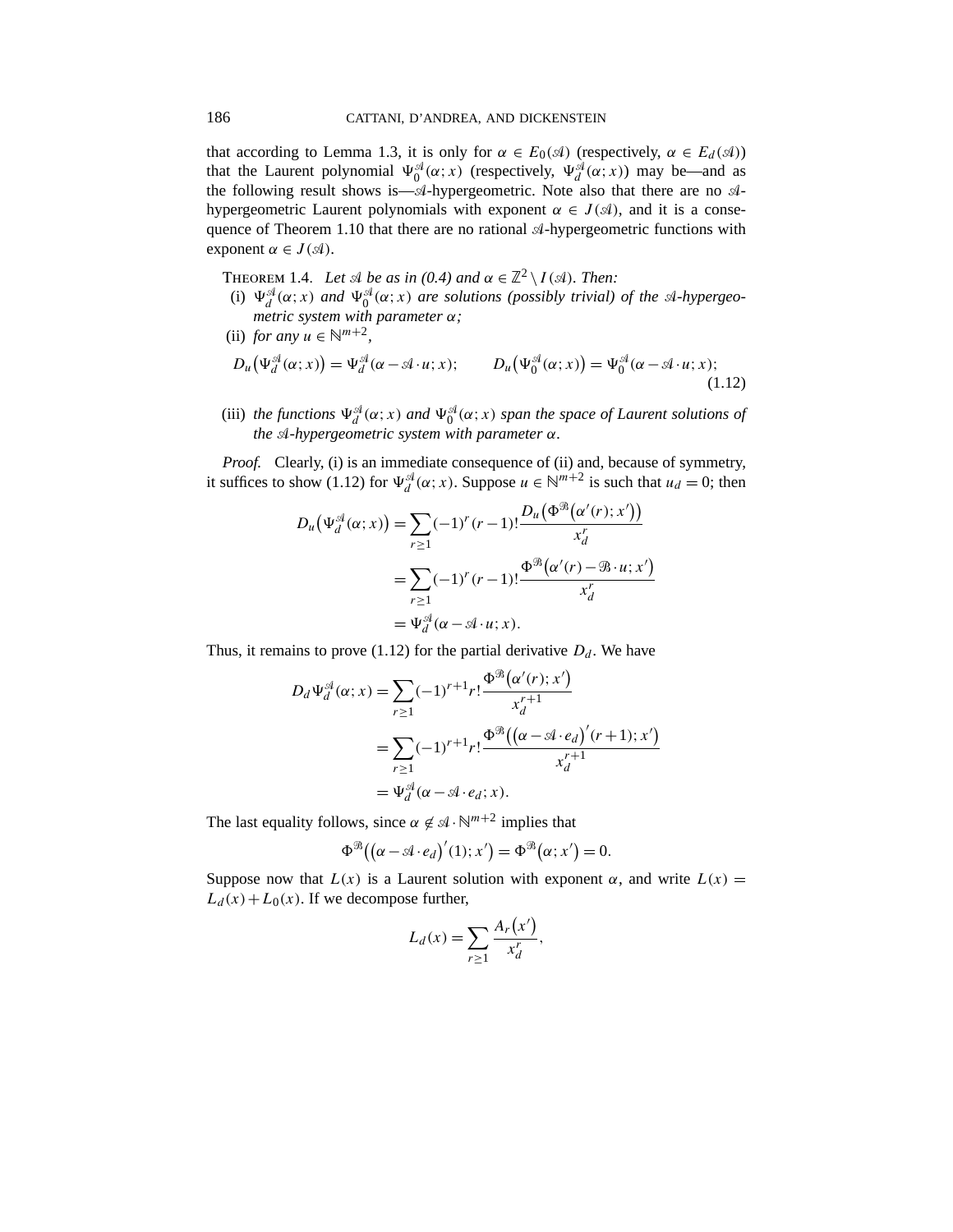then the polynomials  $A_r(x')$  must be solutions of the  $\Re$ -hypergeometric system and exponent  $\alpha'(r)$ . Thus,  $A_r(x') = c_r \Phi^{\mathcal{B}}(\alpha'(r); x')$ . Assume now that for  $r, s \ge 1, r \ne s$ , we have  $\alpha'(r), \alpha'(s) \in I(\mathcal{B})$ , and let  $v, w \in \mathbb{N}^{m+1}$  be such that  $\mathcal{B} \cdot v = \alpha'(r)$  and  $\mathcal{B} \cdot w = \alpha'(s)$ . Then, since  $\mathcal{A} \cdot (v + s e_d) = \mathcal{A} \cdot (w + r e_d)$ , the operator

$$
\frac{\partial^{|v|+s}}{\partial x^v x_d^s} - \frac{\partial^{|w|+r}}{\partial x^w x_d^r}
$$

is in the hypergeometric system and must vanish on  $L$ . This means that

$$
\frac{(-1)^{s}(r+s-1)!}{(r-1)!x_d^{r+s}}\frac{\partial^{|v|}(A_r(x'))}{\partial x^v}=\frac{(-1)^{r}(r+s-1)!}{(s-1)!x_d^{r+s}}\frac{\partial^{|w|}(A_s(x'))}{\partial x^w},
$$

which implies that

$$
\frac{(-1)^s}{(r-1)!}c_r = \frac{(-1)^r}{(s-1)!}c_s
$$

and, consequently,

$$
c_r = c(-1)^r (r-1)!.
$$

A symmetric argument shows that if the component  $L_0(x)$  is nontrivial, then it must be a constant multiple of  $\Psi_0^{\mathcal{A}}(\alpha; x)$ , which proves part (iii).  $\Box$ 

We state for emphasis the following result.

COROLLARY 1.5. Let  $\mathcal A$  be as in (0.4), and let  $\mathcal L(\alpha)$  denote the vector space of  $\mathcal A$ *hypergeometric Laurent polynomials of exponent* α*. Then* dim-(α) ≤ 2*. Moreover,*  $\dim \mathcal{L}(\alpha) \geq 1$  *if and only if*  $\alpha \in I(\mathcal{A}) \cup E_0(\mathcal{A}) \cup E_d(\mathcal{A})$ *, and*  $\dim \mathcal{L}(\alpha) = 2$  *if and only if*  $\alpha \in E(\mathcal{A})$ *.* 

The following result was brought to our attention by Bernd Sturmfels.

**PROPOSITION 1.6.** *Given*  $\mathcal A$  *as in* (0.4), the ring  $R = \mathbb C[\xi_0, \dots, \xi_d]/\mathcal{Y}_{\mathcal{A}}$  is Cohen-*Macaulay if and only if*  $E(\mathcal{A}) = \emptyset$ *.* 

*Proof.* The ring R is a particularly simple example of an affine semigroup ring whose properties have been extensively studied (see, for example, [6, Chap. 6], [12], and  $[25]$ ). In fact, Proposition 1.6 is a special case of Theorem 2.6 in  $[12]$ , which gives necessary and sufficient conditions for an affine semigroup ring that, like  $$ does, admits a system of monomial parameters. Their condition (ii) is easily seen to be equivalent, in our notation, to  $E(\mathcal{A}) = \emptyset$ .  $\Box$ 

*1.7. Remarks.* (i) When the curve  $X_{\mathcal{A}}$  is normal, that is,  $d = m + 1$ , the sets defined in (1.9) have a very simple description: The image  $I(\mathcal{A})$  coincides with the "cone" (properly speaking, semigroup)

$$
\mathscr{C}:=\big\{\alpha=\big(\alpha_1,\alpha_2\big)\in\mathbb{Z}^2:0\leq\alpha_2\leq d\alpha_1\big\},\
$$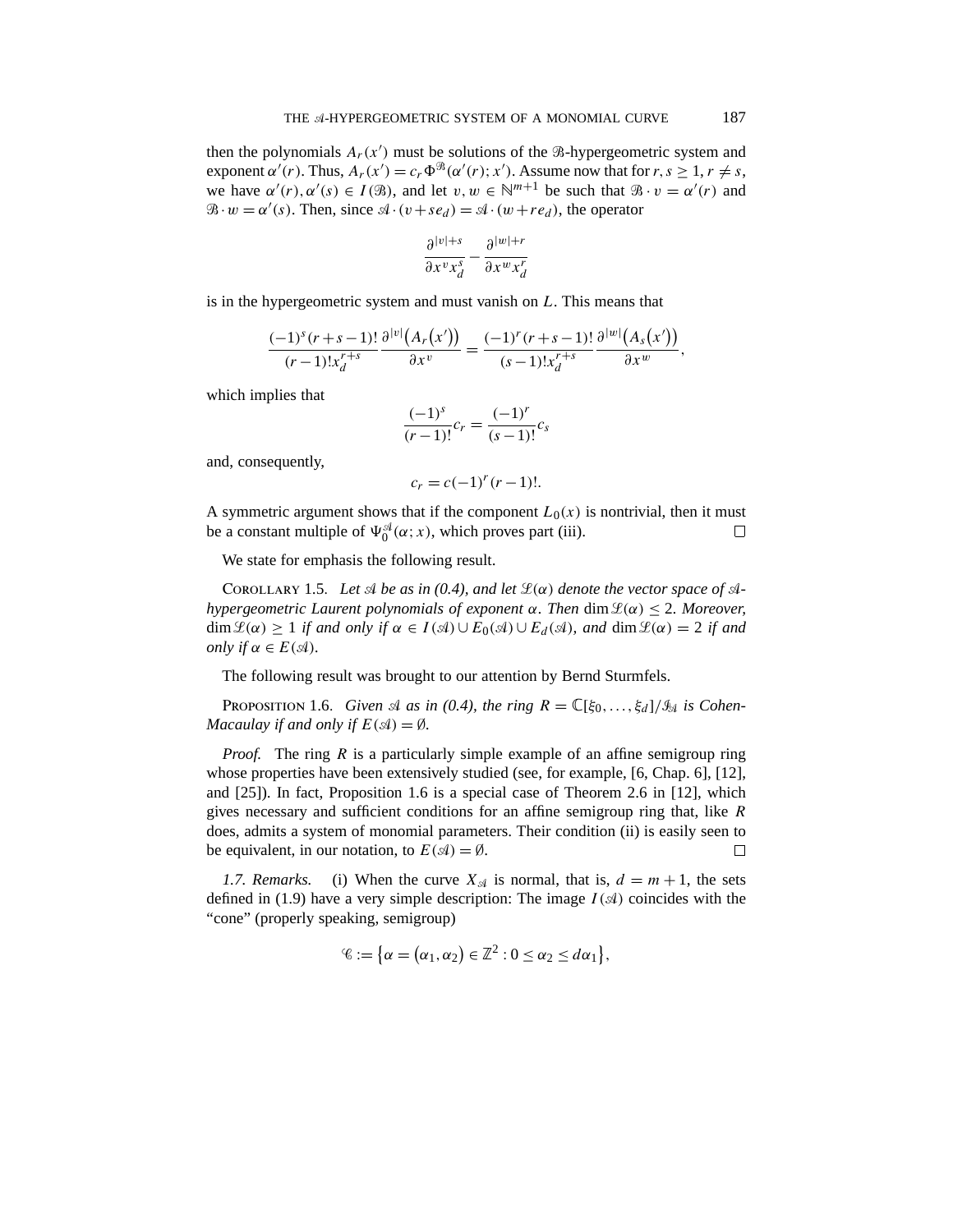while  $E_0(\mathcal{A}) = {\alpha \in \mathbb{Z}^2 : \alpha_2 \geq 0, d\alpha_1 < \alpha_2}$  and  $E_d(\mathcal{A}) = {\alpha \in \mathbb{Z}^2 : \alpha_2 < 0, d\alpha_1 \geq 0}$  $\alpha_2$ }. The complement  $J(\mathcal{A})$  of these three sets, that is, the set of  $\alpha \in \mathbb{Z}^2$  for which there are no  $\mathcal{A}$ -hypergeometric Laurent polynomials of exponent  $\alpha$ , is the *Euler*-*Jacobi cone*,

$$
\mathscr{E}\mathscr{J} := \left\{ \left( \alpha_1, \alpha_2 \right) \in \mathbb{Z}^2 : d\alpha_1 < \alpha_2 < 0 \right\}. \tag{1.13}
$$

(ii) For arbitrary  $\mathcal A$  as in (0.4), we have  $I(\mathcal A) \subset \mathcal C$ ,  $E(\mathcal A) \subset \mathcal C$ , and  $\mathcal E \mathcal F \subset J(\mathcal A)$ .

(iii) The conditions  $(1.10)$  and  $(1.11)$  are far from being sharp. It is easy to see, for example, that for  $\alpha \in \mathcal{C}$ ,  $\Psi_0^{\mathcal{A}}(\alpha; x) \neq 0$  and  $\Psi_d^{\mathcal{A}}(\alpha; x) \neq 0$  imply that  $k_1 \alpha_1 < \alpha_2 <$  $k_m \alpha_1$ . In particular, if  $m = 1$ ,  $k_1 = k_m$  and there is no  $\alpha \in \mathscr{C}$  for which both  $\Psi_0^{\mathscr{A}}(\alpha; x)$ and  $\Psi_d^{\mathcal{A}}(\alpha; x)$  are nontrivial. Hence, there is for each  $\alpha$  at most one, up to constant multiple, Laurent solution of exponent  $\alpha$ . Note also that the toric ring R is always Cohen-Macaulay but it is normal if and only if  $d = 2$ .

(iv) It is not hard to prove (see, for example, [2, Lemma 3.12]) that there exists  $v \in \mathcal{A} \cdot \mathbb{N}^{m+2}$  such that  $v + \mathcal{C} \subset I(\mathcal{A})$ . Thus, for  $\alpha \in v + \mathcal{C}$ , there is a unique  $\mathcal{A}$ hypergeometric Laurent polynomial, and it is given by (1.1). Moreover, when this observation is combined with the inequalities in (iii), it follows that the set  $E(\mathcal{A})$  is finite.

*1.8. Examples.* We exhibit two examples where  $E(\mathcal{A}) \neq \emptyset$  and, consequently, the associated toric ring  $R$  is not Cohen-Macaulay.

(i) This is the "running example" in [23]. Let

$$
\mathcal{A} = \begin{pmatrix} 1 & 1 & 1 & 1 \\ 0 & 1 & 3 & 4 \end{pmatrix}.
$$

The exponent  $\alpha = (1, 2)$  is the unique element in  $\mathscr{C}$  such that  $\alpha \notin I(\mathscr{A})$  and  $\alpha_1$  $\alpha_2 < 3\alpha_1$ . Both  $\Psi_0^{\mathcal{A}}((1,2); x) = (-1/2)(x_1^2/x_0)$  and  $\Psi_4^{\mathcal{A}}((1,2); x) = (-1/2)(x_3^2/x_4)$ are nontrivial.

The element  $\beta = (2, 3) \in F_0(\mathcal{A}) \cap F_4(\mathcal{A})$ . Therefore both  $\Psi_0^{\mathcal{A}}(\beta; x) = (-1/6)x_1^3/x_0$ and  $\Psi_4^{\mathcal{A}}(\beta; x) = (-1/2)x_1x_3^2/x_4$  are nontrivial. However, since  $\beta = \mathcal{A} \cdot (e_0 + e_3) \in$  $I(\mathcal{A})$ , it follows from Lemma 1.3 that neither  $\Psi_0^{\mathcal{A}}(\beta; x)$  nor  $\Psi_d^{\mathcal{A}}(\beta; x)$  is  $\mathcal{A}$ -hypergeometric, and the only  $\mathcal{A}$ -hypergeometric Laurent polynomials of exponent  $\beta$  are the multiples of the polynomial  $\Phi^{\mathcal{A}}(\beta; x) = x_0 x_3$ .

(ii) Consider the system associated with the matrix

$$
\mathcal{A} = \begin{pmatrix} 1 & 1 & 1 & 1 & 1 \\ 0 & 6 & 7 & 13 & 14 \end{pmatrix}
$$

and  $\alpha = (2, 18) \notin I(\mathcal{A})$ . We have

$$
\Psi_0^{\mathcal{A}}\big((2,18);x\big) = -\frac{1}{6} \frac{x_6^3}{x_0}; \qquad \Psi_{14}^{\mathcal{A}}\big((2,18);x\big) = -\frac{1}{2} \frac{x_6 x_{13}^2}{x_{14}} + \frac{1}{6} \frac{x_7 x_{13}^3}{x_{14}^2}.
$$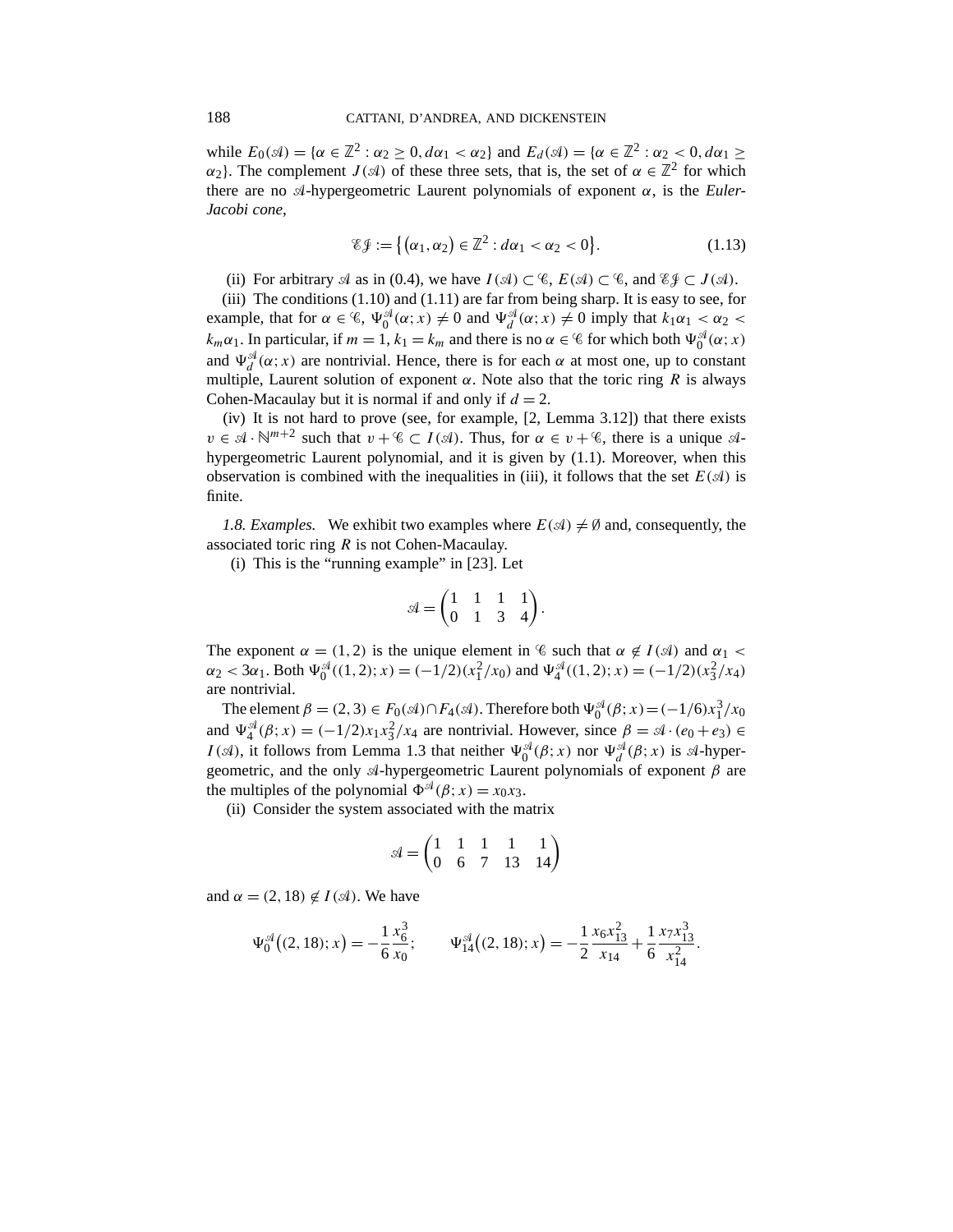It follows from  $(1.10)$  and  $(1.11)$  that there are no  $A$ -hypergeometric Laurent polynomials whose exponent  $\alpha$  is in the Euler-Jacobi cone (1.13). In fact, as the following result shows, there are no *rational* solutions with exponent in that region.

Theorem 1.9. *The -hypergeometric system associated with the matrix (0.4) has no rational solutions whose exponent* α *lies in the Euler-Jacobi cone.*

Given  $\alpha \in \mathbb{Z}^2$ , we denote by  $\Re(\alpha)$  the vector space of rational  $\mathcal{A}$ -hypergeo- metric functions of exponent  $α$ . Before proving Theorem 1.9, we note the following consequence.

THEOREM 1.10. *The only rational solutions of the A-hypergeometric system associated with the matrix (0.4) are the Laurent polynomial solutions described by Proposition 1.1 and Theorem 1.4.*

*Proof.* Suppose  $\varphi \in \mathcal{R}(\alpha)$ . For  $\ell \in \mathbb{N}$  sufficiently large,  $\beta = \alpha - \ell(1, k_1)$  lies in the Euler-Jacobi cone. Then  $D_{k_1}^{\ell} \varphi \in \mathcal{R}(\beta)$ , and therefore it is identically zero by Theorem 1.9. Hence,  $\varphi$  is polynomial in  $x_{k_1}$ , and by Proposition 1.2 it must be a Laurent polynomial.  $\Box$ 

*1.11. Example.* Theorem 1.10 is not true for  $n > 1$ . It fails already in the simplest 2-dimensional situation: Consider the hypergeometric system associated with the matrix

$$
\mathcal{A} = \begin{pmatrix} 1 & 1 & 1 & 1 \\ 0 & 1 & 0 & 1 \\ 0 & 0 & 1 & 1 \end{pmatrix}.
$$

The lattice  $\mathcal L$  has rank 1; in fact  $\mathcal L = \mathbb{Z} \cdot (1, -1, -1, 1)^T$ , and the system (0.1)–(0.2) is equivalent to Gauss's classical hypergeometric equation. The function  $1/(x_1x_4$  $x_2x_3$ ) is a solution with parameters  $(-2, -1, -1)$ .

*Proof of Theorem 1.9.* The proof is by induction on m. We begin by considering the case  $m = 1$  and write, for simplicity,  $k_1 = k$ . Note that in this case the lattice  $\mathcal L$  has rank 1 and is generated by  $ω := (d - k)e_0 - de_k + ke_d$ . In particular, for appropriate values of  $\alpha$ , we can write the  $\mathcal{A}$ -hypergeometric functions in terms of classical hypergeometric functions (see [9, §3.1]).

The discriminant of the generic polynomial  $x_0 + x_k t^k + x_d t^d$  is, up to factors that are powers of  $x_0$  and  $x_d$ ,

$$
\Delta(x) = d^d x_0^{d-k} x_d^k + (-1)^{d-1} k^k (d-k)^{d-k} x_k^d = c x_k^d (1 - \lambda z),
$$

where  $c = (-1)^{d-1} k^k (d-k)^{d-k}$ ,  $z = x^{\omega} = x_0^{d-k} x_k^{-d} x_d^k$ , and

$$
\lambda = \frac{(-1)^d d^d}{k^k (d-k)^{d-k}}.
$$

Suppose now that  $R(x) = P(x)/Q(x) \in \mathcal{R}(\alpha)$  with  $\alpha \in \mathcal{E}\mathcal{F}$ , that is,  $d\alpha_1 < \alpha_2 < 0$ .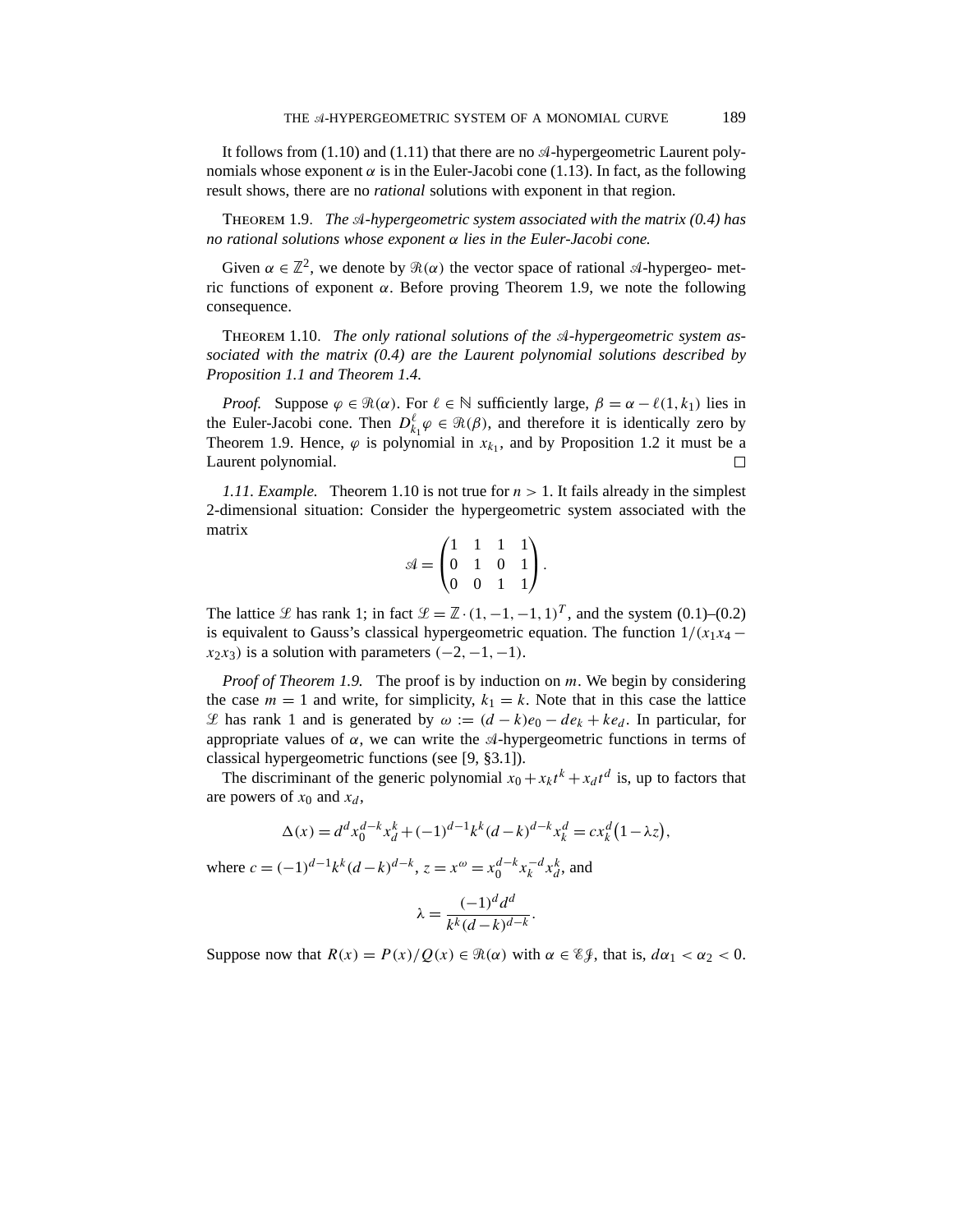Note that both P and Q are bihomogeneous relative to the  $\mathbb{Z}^2$ -degree defined by A. We can then write  $P(x) = x^{\nu} P_1(z)$ , where  $P_1$  is a polynomial and  $P_1(0) \neq 0$ . Thus, up to a constant,

$$
R(x) = x^u \frac{P_1(z)}{(1 - \lambda z)^r} = x^u \sum_{j \ge 0} c_j z^j = x^u \sum_{j \ge 0} c_j x^{j\omega},
$$
 (1.14)

with  $c_0 \neq 0$  and  $\mathcal{A} \cdot u = \alpha$ .

Since  $R$  is in the kernel of the differential operator

$$
\mathcal{D}_{\omega} = D_0^{d-k} D_d^k - D_k^d, \tag{1.15}
$$

the coefficients in (1.14) satisfy the relation

$$
c_j \prod_{\ell=0}^{d-1} (u_k - jd - \ell) = c_{j+1} \prod_{\ell'=0}^{d-k-1} (u_0 + (j+1)(d-k) - \ell') \prod_{\ell''=0}^{k-1} (u_d + (j+1)k - \ell''),
$$
\n(1.16)

for all  $j \in \mathbb{Z}$ . Setting  $j = -1$  we get

$$
0 = c_0 \prod_{\ell'=0}^{d-k-1} (u_0 - \ell') \prod_{\ell''=0}^{k-1} (u_d - \ell''),
$$

which implies that either  $0 \le u_0 \le d - k - 1$  or  $0 \le u_d \le k - 1$ . On the other hand,  $ku_k + du_d = \alpha_2 < 0$  and  $du_0 + (d - k)u_k = d\alpha_1 - \alpha_2 < 0$ , which means that in either case  $u_k < 0$ . Therefore, the left-hand side of (1.16) is never zero and, consequently, neither is the right-hand side. This implies that  $u_0 \ge 0$  and  $u_d \ge 0$  and for all  $j \ge 0$ ,

$$
c_j = c(-1)^{jd} \frac{(-u_k + jd)!}{(u_0 + j(d-k))!(u_d + jk)!},
$$

for some constant c.

But a function with such an expansion may not be rational. Indeed, Stirling's Formula implies that, asymptotically,  $c_j \sim μ_j^{-\alpha_1} \lambda^j / \sqrt{j}$ , for some constant  $μ$ . On the other hand, for a rational function R whose denominator is a power of  $(1-\lambda z)$ , we would have  $c_j = p(j)\lambda^j$ , with p a polynomial. This completes the proof of Theorem 1.9 in the case  $m = 1$ .

Assume now that Theorem 1.9 and its consequence Theorem 1.10 are valid for  $m-1$ ,  $m \geq 2$ , and consider the  $\mathcal{A}$ -hypergeometric system associated with the matrix  $\mathcal A$  in (0.4).

Let  $R(x)$  be a rational solution with parameter  $\alpha$  in the Euler-Jacobi cone; that is,  $\alpha = (\alpha_1, \alpha_2)$ , with  $d\alpha_1 < \alpha_2 < 0$ . Suppose we can write  $R(x) = P(x)/(x_d^r Q(x)); r >$ 0, and assume that  $x_d$  does not divide  $P(x)$  or  $Q(x)$ . Again, let  $x' = (x_0, x_{k_1}, \ldots, x_{k_m})$ ,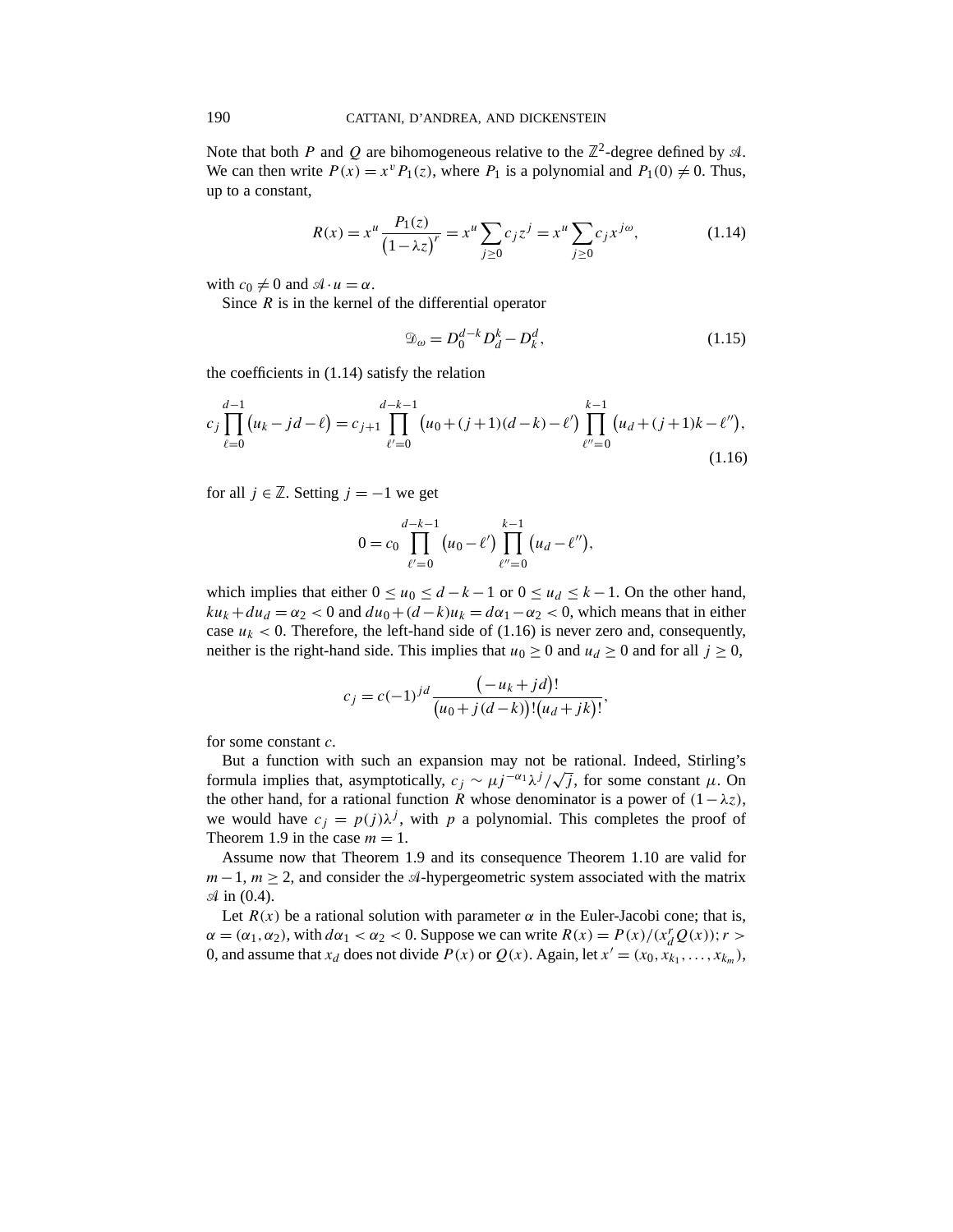and write  $Q(x) = \sum_{k=0}^{r} q_k(x')x_d^k$ , with  $q_0(x') \neq 0$ , and set  $c_k(x') = -q_k(x')/q_0(x')$ . Then,

$$
R(x) = \frac{P(x)}{x_d^r \cdot q_0(x')} \left( 1 + \sum_{m=1}^{\infty} \left( \sum_{k=1}^r c_k(x') x_d^k \right)^m \right) = \sum_{\ell \ge -r} A_{\ell}(x') x_d^{\ell}.
$$
 (1.17)

By inductive assumption, since  $A_{\ell}(x')$  is a rational  $\Re$ -hypergeometric function, it must be a Laurent polynomial as described by Theorem 1.4. (Note that even though we may have  $\ell = \gcd(k_1, \ldots, k_m) > 1$ , we may easily reduce to the system associated with a matrix where  $k_i$  has been replaced by  $k_i/\ell$ .) Set  $x_d = 0$  and consider the nontrivial rational function  $A_{-r}(x') = P(x', 0) / Q(x', 0)$  that has  $\Re$ -exponent  $\alpha'(r) =$  $(\alpha_1+r, \alpha_2+dr)$ . It is clear that  $\alpha'(r) \notin E(\mathcal{B})$ , and hence there may be, up to constant, at most one Laurent solution with exponent  $\alpha'(r)$ . We distinguish the two possible cases.

(i) Suppose  $A_{-r}(x')$  is a nonzero multiple of  $\Psi_{k_m}^{\mathcal{B}}(\alpha'(r), x')$ . Then it contains a nonzero term of the form

$$
\frac{\hat{x}^u}{x_{k_m}^s}, \quad s > 0,
$$

where  $\hat{x}^u$  is a monomial with positive exponents involving only the variables  $x_0$ ,  $x_{k_1}, \ldots, x_{k_{m-1}}$ . Thus, a Laurent series expansion of  $R(x)$ , as a function of  $x_d$ , has a nonzero term of the form  $\hat{u}$ 

$$
\frac{x^u}{x_{k_m}^s x_d^r}, \quad r > 0, s > 0.
$$

Successive applications of the fact that  $R$  is in the kernel of the operator (1.15), with  $k_m$  in the place of k, yields that R must also contain a nonzero term whose derivative  $D_0^{j(d-k_m)} D_d^{jk_m}$  is a multiple of

$$
\frac{\hat{x}^u}{x_{k_m}^{s+dj}x_d^r}, \quad r > 0, s > 0
$$

for all  $j \ge 0$ , which is impossible as soon as  $jk_m \ge r$ .

(ii) Suppose  $A_{-r}(x')$  is a nonzero multiple of  $\Psi_0^{\mathcal{B}}(\alpha'(r), x')$ . Then it contains a nonzero term of the form

$$
\frac{\check{x}^u}{x_0^s}, \quad s > 0,
$$

where  $\check{x}^u$  is a monomial with positive exponents involving only the variables  $x_{k_1}, \ldots, x_{k_m}$ , which implies that a Laurent series expansion of  $R(x)$ , as a function of  $x_d$ , has a nonzero term of the form

$$
\frac{\check{x}^u}{x_0^s x_d^r}, \quad r > 0, s > 0.
$$

But, since the operator (1.15), with  $k_m$  in the place of k, must vanish on R, there must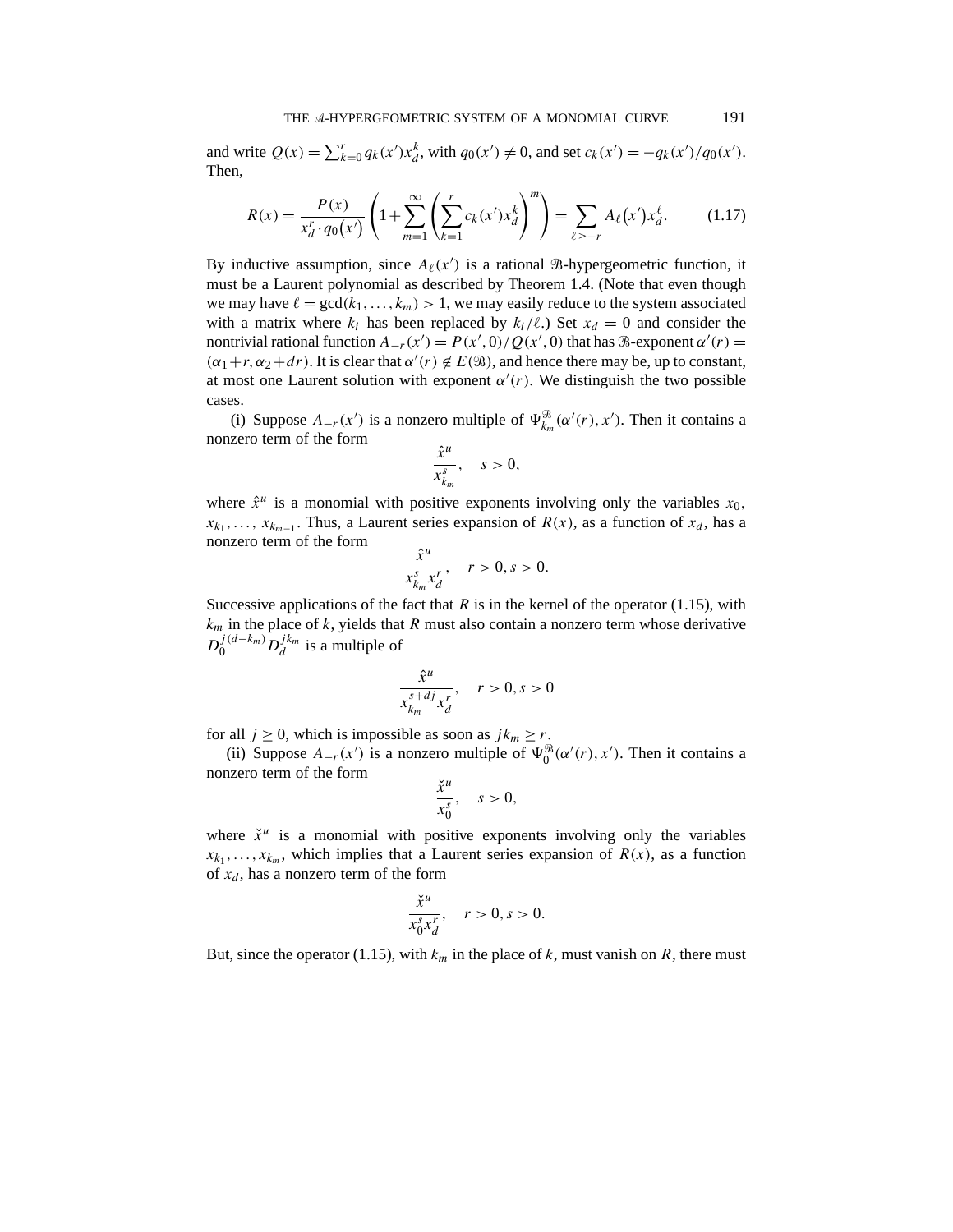also be a nonzero term of the form

$$
\frac{\check{x}^u x_{k_m}^d}{x_0^{s+d-k_m} x_d^{r+k_m}}
$$

,

which contradicts the index bound in  $(1.17)$ .

By symmetry, we can then assume that  $R(x) = P(x)/Q(x)$  and neither  $x_d$  nor  $x_0$  divide Q. Thus,  $R(x)$  is written as in (1.17) with  $r = 0$ . For each  $\ell \ge 0$ ,  $A_{\ell}(x')$ is a solution of the  $\mathcal{B}$ -hypergeometric system with exponent  $(\alpha_1 - \ell, \alpha_2 - d\ell)$ . By inductive hypothesis, these must be Laurent polynomials, and it is easy to check that the only possible denominators are powers of  $x_{k_m}$ . Thus, only powers of  $x_{k_m}$  may appear in the denominator of the above expansion for R, which implies that  $q_0(x)$ must be of the form  $x_{k_m}^d$ , and, therefore,  $Q(x)$  has bidegree  $(d, k_m d)$ . On the other hand, a symmetric argument would imply that  $Q(x)$  must contain a term of the form  $x_{k_1}^e$ , and, hence,  $Q(x)$  should have bidegree  $(e, k_1e)$ . Since  $m > 1$ , this implies that  $Q(x)$  has degree zero, but then  $R(x)$  is a polynomial solution, which is impossible since, being in the Euler-Jacobi cone,  $\alpha \notin \mathcal{A} \cdot \mathbb{N}^{m+2}$ .  $\Box$ 

As we noted before, given  $s \in \mathbb{Z}$ , the sum (0.6),  $p_s(x) = \rho_1^s(x) + \cdots + \rho_d^s(x)$ , of the powers of the roots of the generic polynomial  $(0.5)$  is a rational  $\mathcal{A}$ -hypergeometric function with exponent  $(0, -s)$ . By Theorem 1.10 it must be a Laurent polynomial and, therefore, expressible in terms of  $\Psi_0^{\mathcal{A}}$  and  $\Psi_d^{\mathcal{A}}$ . In fact, we have the following result.

COROLLARY 1.12. *For*  $s > 0$ ,

$$
p_s(x) = s \cdot \Psi_d^{\mathcal{A}}\big( (0, -s); x \big) = s \cdot \sum_{r=1}^s (-1)^r (r-1)! \frac{\Phi^{\mathcal{B}}\big( (r, rd-s); x' \big)}{x_d^r}, \qquad (1.18)
$$

*while for*  $s < 0$ *,* 

$$
p_s(x) = s \cdot \Psi_0^{\mathcal{A}}\big((0, -s); x\big) = s \cdot \sum_{r=1}^s (-1)^r (r-1)! \frac{\Phi^{\mathcal{A}}\big((r, -s); \tilde{x}\big)}{x_0^r}.
$$
 (1.19)

*Proof.* It suffices to consider the normal case,  $d = m + 1$ , and then set the appropriate variables equal to zero. For  $s > 0$ , it follows from (1.11) that  $p_s(x)$  must be a multiple of  $\Psi_d^{\mathcal{A}}((0,-s);x)$ . It is easy to see that the value of the multiple must be s by specialization to the case when  $f(x; t) = t^d + t^{d-1}$ . The statement for s < 0 follows by symmetry after observing that with the change of variables (1.6), the polynomial  $\hat{f}(y; \tau)$  associated with the matrix  $\hat{A}$  in (1.5) is given by  $\hat{f}(y; \tau) = \tau^d \cdot f(x; \tau^{-1})$ and, consequently, its roots are the inverse of those of  $f$ .  $\Box$ 

*1.13. Remarks.* (i) Note that each term in the right-hand side of (1.18) is of total degree zero and, therefore, we may express  $p_s(x)$  as a polynomial in  $x_{d-j}/x_d =$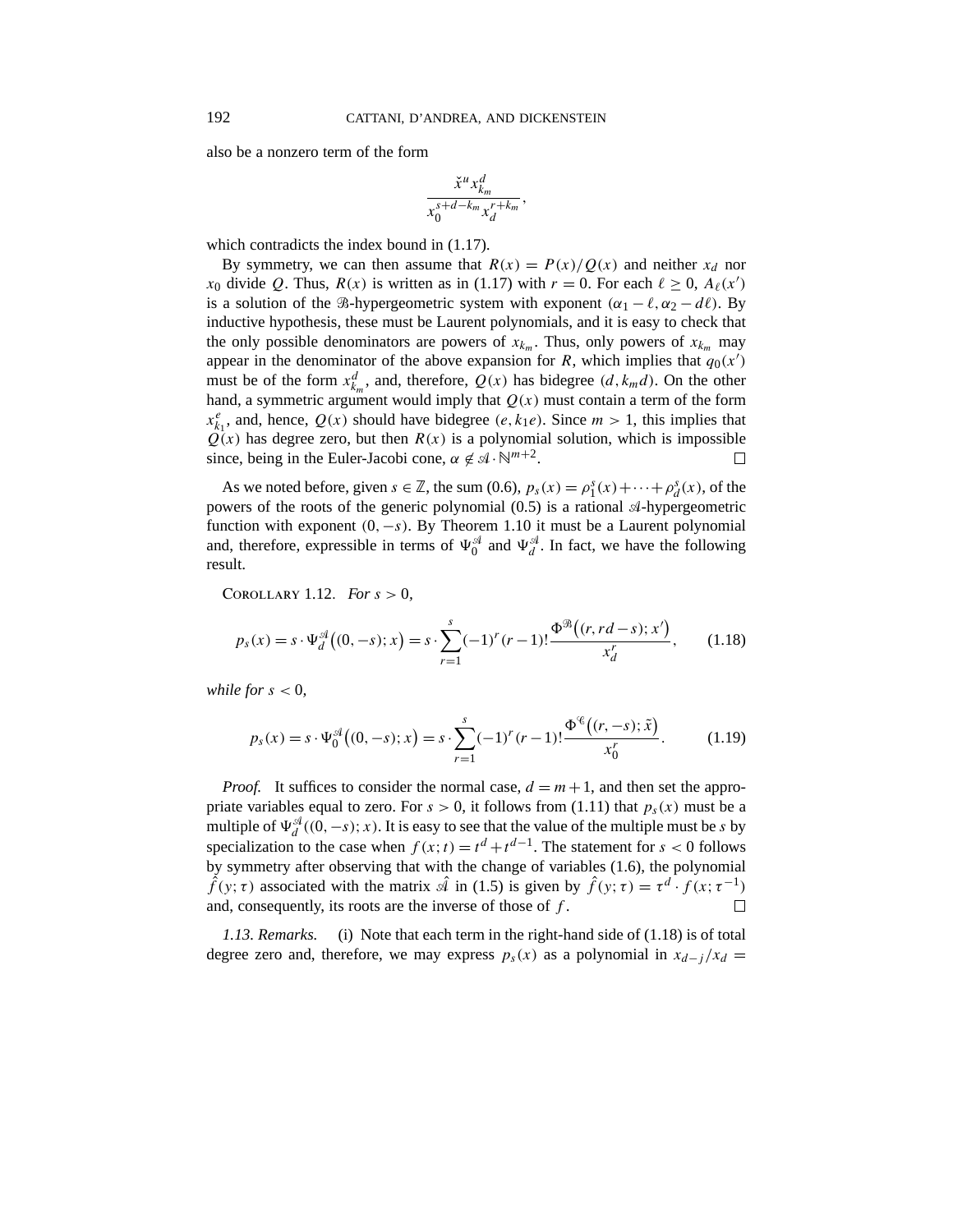$(-1)^{j} \sigma_j(\rho_1,\ldots,\rho_d)$ ,  $j = 1,\ldots,d$ , where  $\sigma_j$  is the jth elementary symmetric polynomial. This yields the classical Girard formulas.

(ii) As we noted in the introduction, the total sum of the local residues (0.7) gives a rational  $\mathcal{A}$ -hypergeometric function with exponent ( $-a$ ,  $-b$ ) and hence, as in Corollary 1.12, it must be a multiple of  $\Psi_d^{\mathcal{A}}((-a, -b); x)$ , if  $b > 0$ , and of  $\Psi_0^{\mathcal{A}}((-a, -b); x)$ , if  $b \le 0$ . In particular, for  $a = 1$ ,  $b > 0$ , we have

$$
\sum_{\rho} \text{Res}_{\rho(x)} \left( \frac{t^b}{f(x;t)} \frac{dt}{t} \right) = \begin{cases} 0, & \text{if } 0 < b < d; \\ -\Psi_d^{\mathcal{A}} \big( (-1, -b); x \big), & \text{if } b \ge d. \end{cases}
$$

We end this section with a result that should be seen as a complement to  $(1.10)$  and (1.11) and which is of use in §2.

PROPOSITION 1.14. *Let*  $\alpha = (\alpha_1, \alpha_2) \in \mathbb{Z}^2 \setminus I(\mathcal{A})$ *, and set*  $s = s(\alpha) := d\alpha_1 - \alpha_2$ *.* (i) If  $s > 0$ , then  $\Psi_d^{\mathcal{A}}(\alpha; x) = 0$  if and only if  $p_s(x) = 0$ . (ii) *If*  $\alpha_2 > 0$ *, then*  $\Psi_0^{\mathcal{A}}(\alpha; x) = 0$  *if and only if*  $p_{-\alpha_2}(x) = 0$ *.* 

*Proof.* It suffices to prove the first statement and then deduce (ii) by symmetry. Suppose  $\beta \in \mathbb{Z}^2$  with  $\beta_1 = \alpha_1 - r$ ,  $r > 0$ , and  $s(\beta) = s(\alpha)$ . Then, if  $\Psi_d^{\mathcal{A}}(\alpha; x) = 0$ , we have by (1.12)  $\Psi_d^{\mathcal{A}}(\beta; x) = D_d^r \Psi_d^{\mathcal{A}}(\alpha; x) = 0$ . But, if  $\Psi_d^{\mathcal{A}}(\alpha; x) \neq 0$ , then the same argument implies that  $\Psi_d^{\mathcal{A}}(\beta; x) \neq 0$  since the dependence of  $\Psi_d^{\mathcal{A}}(\alpha; x)$  on  $x_d$  is not polynomial. Hence, given  $\alpha, \beta \in \mathbb{Z}^2 \setminus \mathcal{A} \cdot \mathbb{N}^{m+2}$  such that  $s(\alpha) = s(\beta)$ ,  $\Psi_{d}^{\mathcal{A}}(\alpha; x) = 0$  if and only if  $\Psi_{d}^{\mathcal{A}}(\beta; x) = 0$ . The result now follows from the fact that  $\Psi_d^{\mathcal{A}}((0,-s);x) = sp_s(x).$  $\Box$ 

**2. Algebraic solutions.** In this section we introduce a family,  $\psi_{\rho}$ , of local algebraic solutions of the  $A$ -hypergeometric system associated with a monomial curve. These solutions, which are given in terms of the roots  $\rho(x)$  of the generic polynomial (0.5), play a central role in §3 when we compute the holonomic rank and construct a basis of local solutions for all exponents  $\alpha \in \mathbb{Z}^2$ .

Let  $\mathcal A$  be as in (0.4). Given an open set  $\mathcal U \subseteq \mathbb{C}^{m+2}$ , let  $\mathcal{H}(\alpha)(\mathcal{U})$  denote the space of solutions, holomorphic on  $U$ , of the  $A$ -hypergeometric system with exponent  $\alpha$ , and let  $\mathcal{H}_{\text{alg}}(\alpha)(\mathcal{U})$  denote the subspace of algebraic solutions. We drop the reference to the open set  $\mathcal{U}$  whenever we are only interested in the space of local solutions around a generic point. Let  $\rho(x)$  be a root of the polynomial  $f(x; t)$  defined by (0.5), holomorphic for x in some simply connected open subset  $\mathcal{U} \subset \mathbb{C}^{m+2} \setminus \Sigma$ .

Given  $\alpha = (\alpha_1, \alpha_2) \in \mathbb{Z}^2$ ,  $\alpha_1 \geq 0$ , we define

$$
\psi_{\rho}(\alpha; x) := \sum_{\substack{i=0 \ i \neq \alpha_2}}^{d\alpha_1} \Phi^{\mathcal{A}}\big((\alpha_1, i); x\big) \frac{\rho^{i-\alpha_2}(x)}{i-\alpha_2} + \Phi^{\mathcal{A}}(\alpha; x) \log(\rho(x)).\tag{2.1}
$$

Note that the condition  $i \neq \alpha_2$  is automatically satisfied when  $\alpha_2 < 0$  or  $\alpha_2 > d\alpha_1$ ,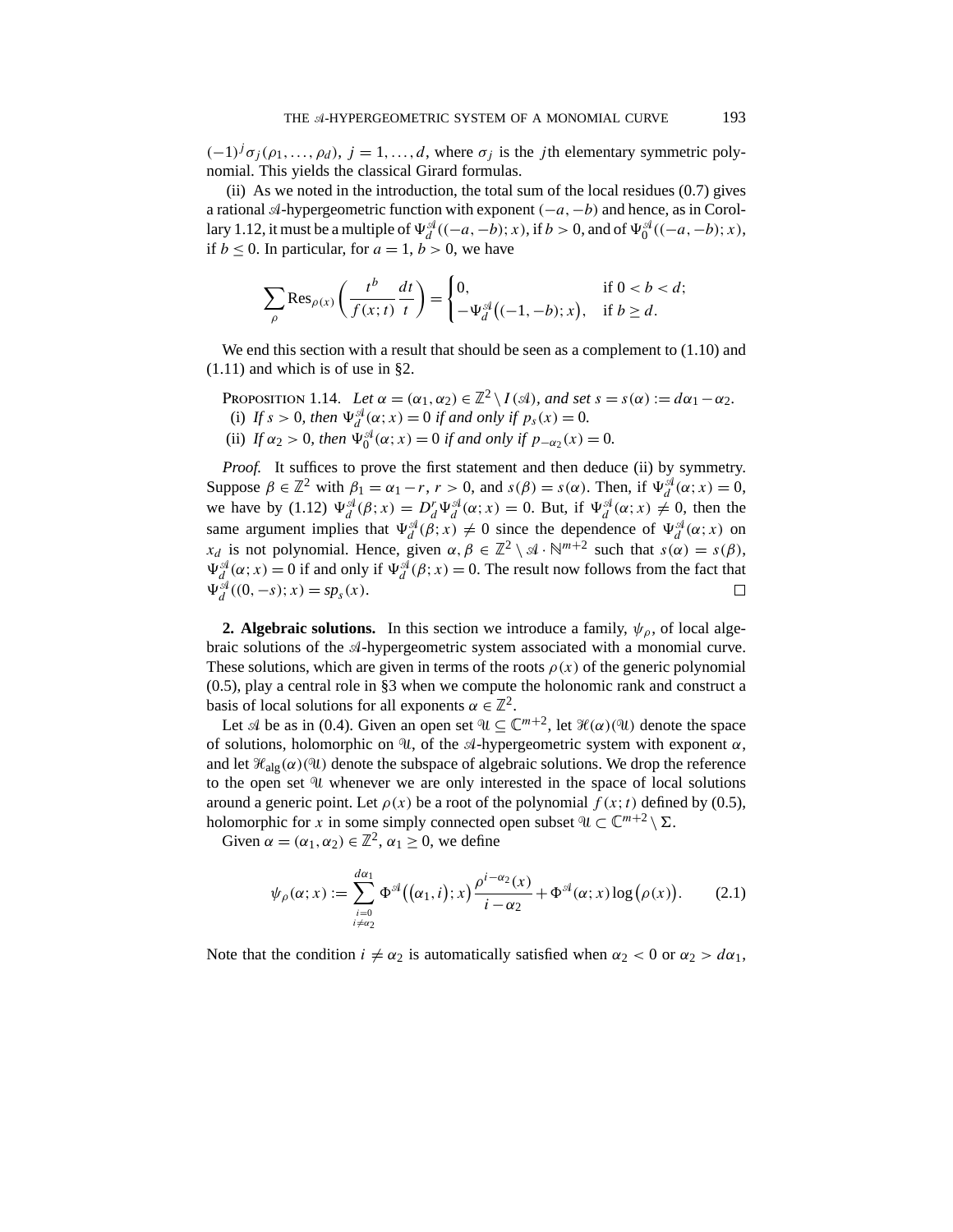and that for  $\alpha_1 = 0$ ,  $\alpha_2 \neq 0$ ,  $\psi_\rho(\alpha)$  is just  $\rho^{-\alpha_2}/(-\alpha_2)$ . (If there is no ambiguity, we drop any reference to the variable  $x$ .)

For  $\alpha \notin I(\mathcal{A})$ , the hypergeometric polynomial  $\Phi^{\mathcal{A}}(\alpha; x)$  vanishes, and  $\psi_{\rho}(\alpha)$  is an algebraic function. This is the case that is of interest in this section; however, in §3 we need (2.1) for arbitrary  $\alpha \in \mathbb{Z}^2$ , and it is, therefore, economical to work in this slightly more general setting. We extend the definition of  $\psi_{\rho}(\alpha)$  to the case  $\alpha_1 < 0$ in(2.6).

PROPOSITION 2.1. *Let*  $\alpha, \alpha' \in \mathbb{Z}^2$  *and assume that*  $\alpha_1, \alpha'_1 \geq 0$ *. Let*  $u, u' \in \mathbb{N}^{m+2}$  *be such that*  $\alpha - \mathcal{A} \cdot u = \alpha' - \mathcal{A} \cdot u'$ . Then

$$
D_u \psi_\rho(\alpha) = D_{u'} \psi_\rho(\alpha'). \tag{2.2}
$$

*Proof.* In order to prove (2.2), we show, as a first step, that if  $\alpha = (\alpha_1, \alpha_2)$  and  $\alpha_1 > 0$ , then

$$
\frac{\partial}{\partial x_{\ell}}(\psi_{\rho}(\alpha)) = \psi_{\rho}(\alpha - \mathcal{A} \cdot e_{\ell}). \tag{2.3}
$$

Since, by (1.2),  $\partial(\Phi^{\mathcal{A}}(\alpha))/\partial x_{\ell} = \Phi^{\mathcal{A}}(\alpha - \mathcal{A} \cdot e_{\ell})$ , we have

$$
\frac{\partial}{\partial x_{\ell}}(\psi_{\rho}(\alpha)) = \sum_{\substack{i=0 \ i \neq \alpha_2}}^{d\alpha_1} \Phi^{\mathcal{A}}((\alpha_1 - 1, i - \ell)) \frac{\rho^{i - \alpha_2}}{i - \alpha_2} + \Phi^{\mathcal{A}}(\alpha - \mathcal{A} \cdot e_{\ell}) \log(\rho)
$$
\n
$$
+ \sum_{\substack{i=0 \ i \neq \alpha_2}}^{d\alpha_1} \Phi^{\mathcal{A}}((\alpha_1, i)) \rho^{i - \alpha_2 - 1} \frac{\partial \rho}{\partial x_{\ell}} + \Phi^{\mathcal{A}}(\alpha) \rho^{-1} \frac{\partial \rho}{\partial x_{\ell}}.
$$
\n(2.4)

Note that the last two terms in the expression above cancel, since  $f^{\alpha_1}(x; \rho(x)) = 0$ implies that

$$
\sum_{\substack{i=0\\i\neq \alpha_2}}^{d\alpha_1}\Phi^{\mathfrak{A}}\big(\alpha_1,i\big)\rho^i=-\Phi^{\mathfrak{A}}(\alpha)\rho^{\alpha_2}.
$$

On the other hand, setting  $j = i - \ell$ , the right-hand side of (2.4) becomes

$$
\sum_{\substack{j=0 \ j \neq \alpha_2-\ell}}^{d(\alpha_1-1)} \Phi^{\mathfrak{A}}\big((\alpha_1-1,j)\big) \frac{\rho^{j-(\alpha_2-\ell)}}{j-(\alpha_2-\ell)} + \Phi^{\mathfrak{A}}\big(\alpha-\mathfrak{A} \cdot e_{\ell}\big) \log(\rho) = \psi_{\rho}\big(\alpha-\mathfrak{A} \cdot e_{\ell}\big),
$$

where we have used that the hypergeometric polynomial  $\Phi^{\mathcal{A}}((\alpha_1 - 1, j))$  vanishes for  $j < 0$  or  $j > d(\alpha_1 - 1)$ . This proves (2.3).

Applying (2.3) successively we may assume that  $\alpha_1 = \alpha'_1 = 0$ . Suppose  $\alpha =$  $(0,-s)$ ,  $s \neq 0$ , so that  $\Phi^{\mathcal{A}}(\alpha) = 0$  and  $\psi_{\rho}(\alpha) = \rho^{s}/s$ . Given  $u \in \mathbb{N}^{m+2}$  we want to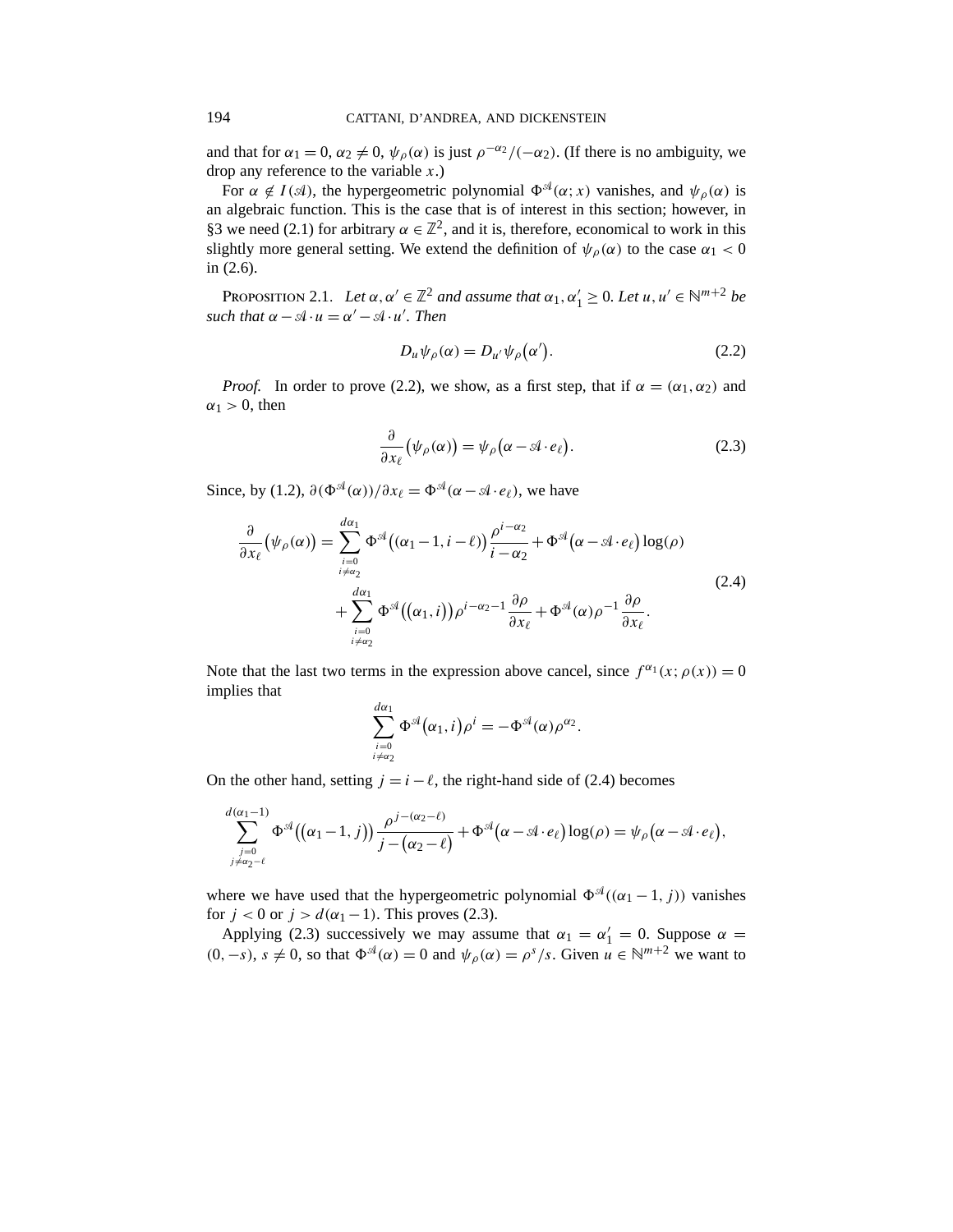compute  $D_u(\psi_\rho(\alpha))$ . Locally on x we can write

$$
D_{u}\left(\frac{2\pi i}{s}\rho^{s}\right) = \int_{\Gamma}\frac{t^{s}}{s}D_{u}\left(\frac{f'(x;t)}{f(x;t)}\right)dt
$$
  
= 
$$
\int_{\Gamma}\frac{d}{dt}\left(\frac{t^{s}}{s}D_{u}\left(\log f(x;t)\right)\right)dt - \int_{\Gamma}t^{s-1}D_{u}\left(\log f(x;t)\right)dt \quad (2.5)
$$
  
= 
$$
(-1)^{\beta_{1}-1}(\beta_{1}-1)!\int_{\Gamma}t^{s-1}\frac{t^{\beta_{2}}}{f^{\beta_{1}}}dt,
$$

where  $\mathcal{A} \cdot u = (\beta_1, \beta_2)$  and  $\Gamma$  is a sufficiently small loop in the complex plane. Thus  $D_u(\psi_o(\alpha))$  depends only on the pair  $(\beta_1, \beta_2 + s) = -(\alpha - s\mathcal{A} \cdot u)$ . If  $\alpha = (0,0)$ ,  $\psi_{\rho}((0,0)) = \log(\rho)$  and we can show that  $D_{\mu}(\log(\rho))$  depends only on  $\mathcal{A} \cdot \mathbf{u}$ , arguing as above with  $log(t)$  taking the place of  $t^s/s$ . This completes the proof.  $\Box$ 

Proposition 2.1 now allows us to extend the definition of  $\psi_{\rho}(\alpha)$  to the case  $\alpha_1 < 0$ . Indeed, let  $u \in \mathbb{N}^{m+2}$  be such that  $\mathcal{A} \cdot u = (\beta_1, \beta_2)$ , with  $\beta_1 \geq -\alpha_1$ , and set

$$
\psi_{\rho}(\alpha) := D_u(\psi_{\rho}(\alpha + \mathcal{A} \cdot u)). \tag{2.6}
$$

Clearly, this definition does not depend on the choice of u, and for any  $\alpha \in \mathbb{Z}^2$ ,  $u \in \mathbb{N}^{m+2}$ ,

$$
D_u(\psi_\rho(\alpha)) = \psi_\rho(\alpha - \mathcal{A} \cdot u). \tag{2.7}
$$

If  $\alpha \notin I(\mathcal{A})$  we can choose u so that  $\alpha + \mathcal{A} \cdot u \notin I(\mathcal{A})$  either, and, hence,  $\psi_{\rho}(\alpha)$  is an algebraic function.

THEOREM 2.2. *For*  $\alpha \in \mathbb{Z}^2 \setminus I(\mathcal{A})$  *the algebraic functions*  $\psi_{\alpha}(\alpha)$  *are*  $\mathcal{A}$ -*hypergeometric.*

*Proof.* Given (2.6), it suffices to consider the case  $\alpha_1 \geq 0$ . The hypergeometric polynomials  $\Phi^{\mathcal{A}}((\alpha_1,i);x)$  are  $\mathcal{A}$ -bihomogeneous of bidegree  $(\alpha_1,i)$  while the powers  $\rho^{i-\alpha_2}(x)$  have bidegree  $(0, \alpha_2 - i)$ . Hence,  $\psi_0(\alpha)$  satisfies the homogeneity equations (0.2) with exponent  $\alpha$ . On the other hand, it is an immediate consequence of Proposition 2.1 that  $\psi_{\rho}(\alpha)$  satisfies the higher-order equations (0.1).  $\Box$ 

Let now  $\mathcal{U} \subset \mathbb{C}^{m+2} \setminus \Sigma$  be a simply connected open set, and let  $\rho_1(x), \ldots, \rho_d(x)$  be distinct roots of the polynomial  $f(x; t)$ , holomorphic for  $x \in \mathcal{U}$ . Let  $\alpha \in \mathbb{Z}^2 \setminus I(\mathcal{A})$ , and set  $\psi_j(\alpha) := \psi_{\rho_j}(\alpha) \in \mathcal{H}_{\text{alg}}(\alpha)(\mathcal{U})$ . The function

$$
\Psi^{\mathcal{A}}(\alpha) := \psi_1(\alpha) + \cdots + \psi_d(\alpha)
$$

is then a rational solution of the  $\mathcal{A}$ -hypergeometric system with parameters  $\alpha$ . It follows from (2.7) that, for any  $u \in \mathbb{N}^{m+2}$ ,

$$
D_u(\Psi^{\mathcal{A}}(\alpha)) = \Psi^{\mathcal{A}}(\alpha - \mathcal{A} \cdot u). \tag{2.8}
$$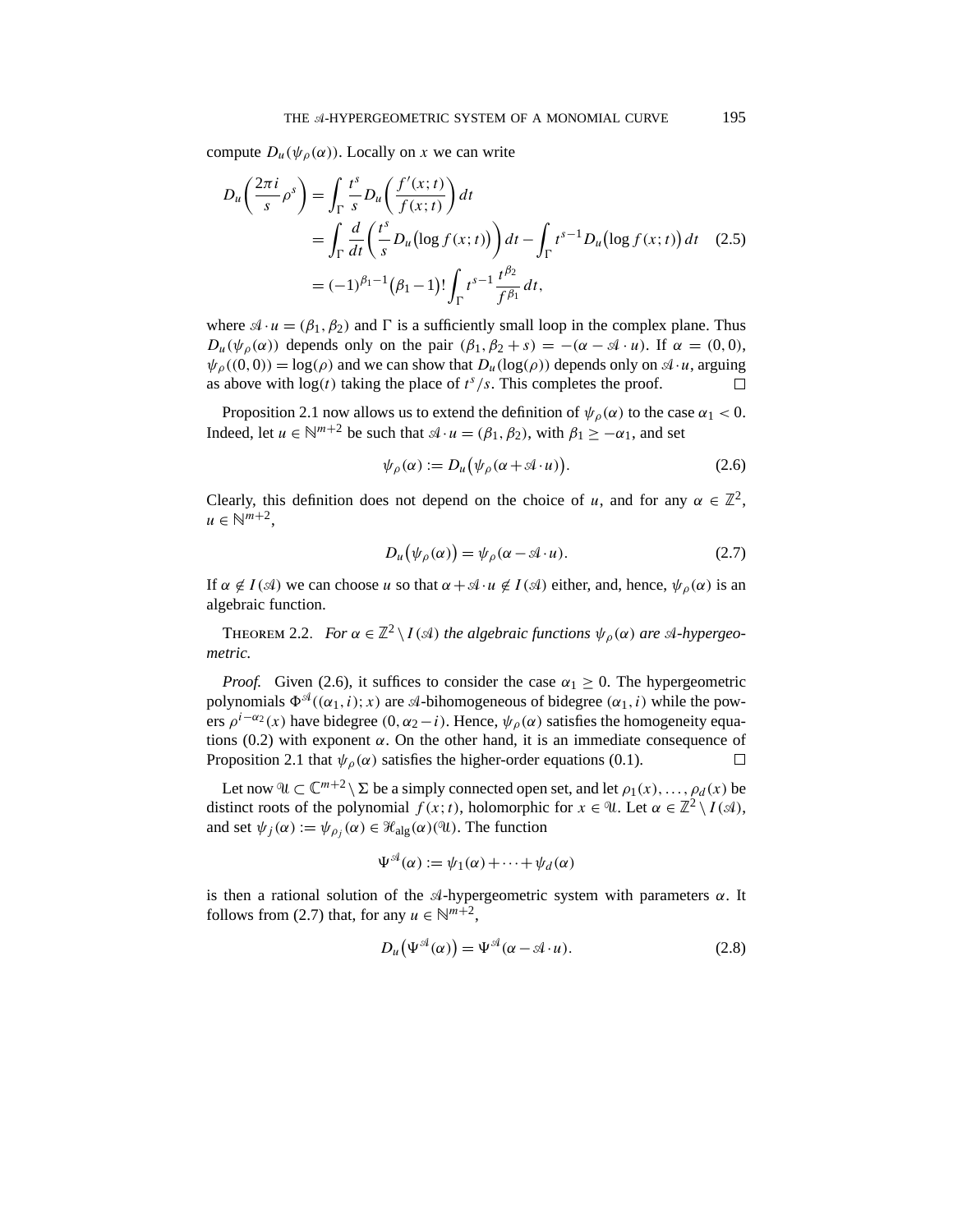PROPOSITION 2.3. *Let*  $\alpha \in \mathbb{Z}^2 \setminus I(\mathcal{A})$ *. Then,* 

- (i)  $\Psi^{\mathcal{A}}(\alpha; x) = \Psi^{\mathcal{A}}_{d}(\alpha; x) + \Psi^{\mathcal{A}}_{0}(\alpha; x), \text{ defined as in (1.7) and (1.8)};$
- (ii)  $\Psi^{\mathcal{A}}(\alpha) = 0$  *if and only if there exist no nontrivial rational*  $\mathcal{A}$ -*hypergeometric functions with parameter* α*;*

(iii) *if*  $\alpha = (\alpha_1, \alpha_2)$  *and*  $\alpha_1 > 0$ *, then* 

$$
\Psi_0^{\mathcal{A}}(\alpha; x) = \sum_{\substack{i=0 \\ i < \alpha_2}}^{d\alpha_1} \Phi^{\mathcal{A}}((\alpha_1, i); x) \Psi_0^{\mathcal{A}}((0, \alpha_2 - i); x), \tag{2.9}
$$

*and*

$$
\Psi_d^{\mathcal{A}}(\alpha; x) = \sum_{\substack{i=0 \ i> \alpha_2}}^{d\alpha_1} \Phi^{\mathcal{A}}\big((\alpha_1, i); x\big) \Psi_d^{\mathcal{A}}\big((0, \alpha_2 - i); x\big).
$$
 (2.10)

*Proof.* By Theorem 1.4(iii),  $\Psi^{\mathcal{A}}(\alpha)$  is a linear combination  $\lambda \Psi_d^{\mathcal{A}}(\alpha; x)$  +  $\mu \Psi_0^{\mathcal{A}}(\alpha; x)$ . Moreover, if  $\alpha_1 = 0$ , the result follows from (1.18) and (1.19). Therefore, computing derivatives with respect to  $x_d$ , the result follows for  $s(\alpha) = d\alpha_1 - \alpha_2 > 0$ ,  $\alpha_1 < 0$ , where  $\Psi_0^{\mathcal{A}}(\alpha; x) = 0$ . By symmetry, (i) also holds for  $\alpha_2 > 0$ ,  $\alpha_1 < 0$ .

If  $\alpha \in \mathbb{Z}^2 \setminus I(\mathcal{A})$  is such that  $\Psi_d^{\mathcal{A}}(\alpha; x) \neq 0$ , then

$$
\Psi^{\mathcal{A}}\big((0,-s(\alpha))\big)=\frac{\partial^{\alpha_1}\Psi^{\mathcal{A}}(\alpha)}{\partial x_d^{\alpha_1}}=\lambda\frac{\partial^{\alpha_1}\Psi^{\mathcal{A}}_d(\alpha)}{\partial x_d^{\alpha_1}}=\lambda\Psi^{\mathcal{A}}_d\big((0,-s(\alpha))\big),
$$

which implies  $\lambda = 1$  since, because of Proposition 1.14,  $\Psi_d^{\mathcal{A}}((0, -s(\alpha))) \neq 0$ . A similar argument shows that if  $\Psi_0^{\mathcal{A}}(\alpha; x) \neq 0$ , then  $\mu = 1$ .

The second assertion is an immediate consequence of Theorem 1.4, while the identities  $(2.9)$  and  $(2.10)$  follow from  $(i)$ , together with  $(1.18)$  and  $(1.19)$ .  $\Box$ 

We now determine the dimension of the subspace of algebraic hypergeometric functions over U spanned by  $\psi_1(\alpha), \ldots, \psi_d(\alpha), \alpha \notin I(\mathcal{A})$ .

THEOREM 2.4. *For*  $\alpha \in \mathbb{Z}^2 \setminus I(\mathcal{A})$ , the *A*-hypergeometric functions  $\psi_1(\alpha), \ldots$ ,  $\psi_d(\alpha)$  *span a linear space of dimension at least*  $d-1$ *. Moreover, they are linearly dependent if and only if*  $\Psi^{\mathcal{A}}(\alpha) = 0$ .

Before giving the proof of Theorem 2.4, we first recall the construction by Gel fand, Zelevinsky, and Kapranov [9] of  $\Gamma$ -series solutions for the  $\mathcal A$ -hypergeometric system and the expressions obtained by Sturmfels [22] for the roots of  $f(x; t)$  in terms of them. We begin by considering the normal case, and eventually we specialize coefficients to study the general case. We only need to consider the coarsest triangulation of the polytope  $P$ , the convex hull of  $A$  and the origin, that is, the one consisting of the single simplex P. As before, we let  $\mathcal L$  stand for the integral kernel of  $\mathcal A$ , that is, the sublattice of elements  $v \in \mathbb{Z}^{d+1}$  such that  $\mathcal{A} \cdot v = 0$ . Given  $u \in \mathbb{Q}^{d+1}$ , we define the formal power series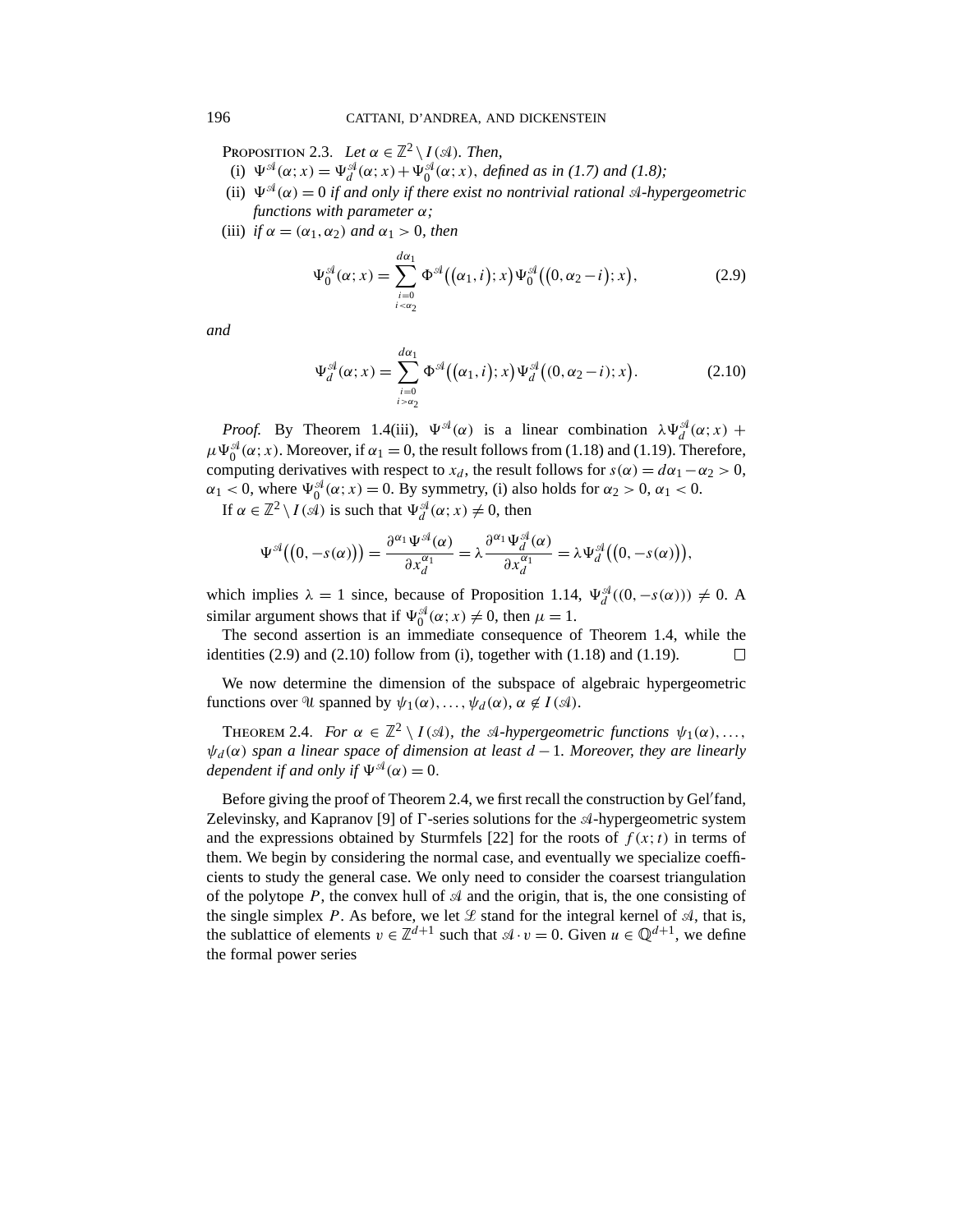$$
[x_0^{u_0} x_1^{u_1} \cdots x_d^{u_d}] := \sum_{v \in \mathcal{L}} \prod_{i=0}^d (\gamma(u_i, v_i) x_i^{u_i + v_i}), \tag{2.11}
$$

where, for any rational number  $u$  and any integer  $v$ , we write

$$
\gamma(u, v) := \begin{cases}\n1, & \text{if } v = 0, \\
u(u-1)(u-2)\cdots(u+v+1), & \text{if } v < 0, \\
0, & \text{if } u \text{ is a negative integer and } u \ge -v, \\
\frac{1}{(u+1)(u+2)\cdots(u+v)}, & \text{otherwise.} \n\end{cases}
$$

If u has no negative integer coordinates or is of the form  $(0, \ldots, 0, 1, -1, 0, \ldots, 0)$ , the series  $[x_0^{u_0} \cdots x_d^{u_d}]$  is a formal solution of the  $\mathcal{A}$ -hypergeometric system with parameters  $\mathcal{A} \cdot u \in \mathbb{Q}^2$  (see [9, Lemma 1] and [22, Lemma 3.1]). Moreover, if at most two of the exponents  $u_i$  are nonintegers, the series (2.11) converges in a suitable open subset of  $\mathbb{C}^{d+1} \setminus \Sigma$  (see [9]).

Let  $\xi_1, ..., \xi_d$  be the *d*th roots of  $-1$  and set  $\rho_i(x) := \sum_{a=1}^d \xi_i^a \cdot \sigma_a(x)$ , where

$$
\sigma_1(x) := \left[ x_0^{1/d} x_d^{-(1/d)} \right]; \qquad \sigma_a(x) := \frac{1}{d} \cdot \left[ x_{a-1} x_0^{(a-d)/d} x_d^{-a/d} \right], \quad a = 2, \dots, d.
$$

It follows from [9, Prop. 2] that there exists an open set  $\mathcal{V} \subset \mathbb{C}^{d+1} \setminus \Sigma$  of the form

$$
\mathcal{V} := \{ x \in \mathbb{C}^{d+1} : |x_0|^{d-j} |x_d|^j > M |x_j|^d; j \neq 0, d \},
$$

for some positive real constant  $M$ , where all these series converge, and, according to [22, Theorem 3.2], locally on  $\mathcal V$  they define the holomorphic  $d$  roots of the generic polynomial  $\sum_{j=0}^{d} x_j \cdot t^j$ . Given a positive integer s we consider the powers  $\rho_i^s(x)$  and write

$$
\rho_i^s(x) = \sum_{b=1}^d \xi_i^b \cdot \theta_b(x),
$$

where

$$
\theta_b(x) = \sum_{a_1 + \dots + a_s = b + \ell d} (-1)^{\ell} \prod_{j=1}^{s} \sigma_{a_j}(x).
$$

s

We now consider the  $\mathcal{A}$ -hypergeometric system associated with the matrix (0.4) and recall that we are assuming that  $gcd(k_1,...,k_m,d) = 1$ . Let J denote the complement of  $\{0, k_1, \ldots, k_m, d\}$  in  $\{0, 1, \ldots, d\}$ , and  $V_J$  the  $(m+2)$ -dimensional subspace of  $\mathbb{C}^{d+1}$ obtained by setting  $x_j = 0$ ,  $j \in J$ . Note that  $\mathcal{V} \cap V_J$  is nonempty.

LEMMA 2.5. *For*  $b = 1, ..., d - 1$ *, the restriction of*  $\theta_b(x)$  *to*  $V_J$  *is nontrivial. The same is true of any of its derivatives*  $D_u \theta_b$ ,  $u \in \mathbb{N}^{m+2}$ , with respect to variables  $x_i$ ,  $i \notin J$ .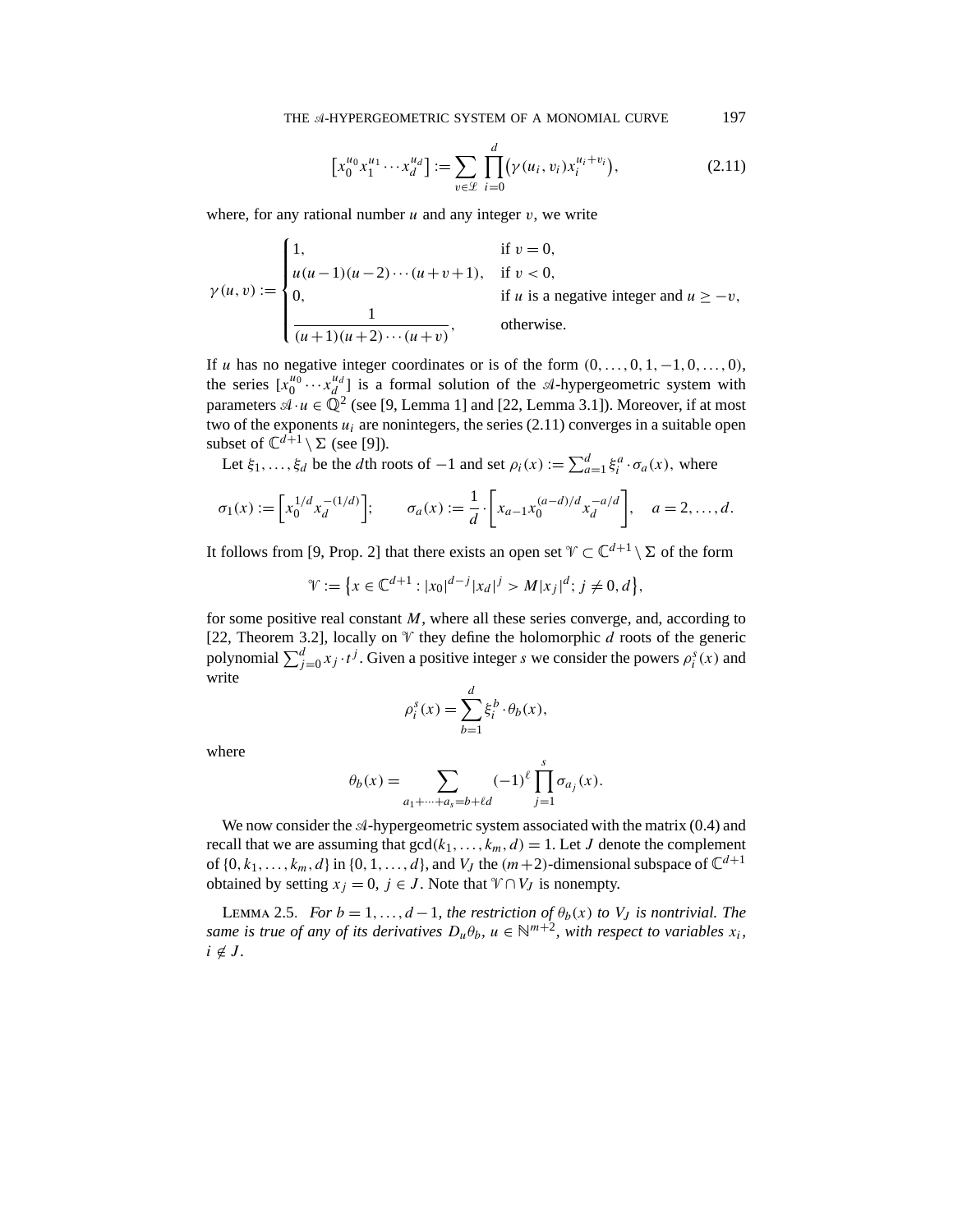*Proof.* Note that if  $\rho^s = (\rho_1^s, \dots, \rho_d^s)^T$  and  $\theta = (\theta_1, \dots, \theta_d)^T$ , then  $\theta = M^{-1} \cdot \rho^s$ where *M* is the nonsingular matrix  $M = (\xi_i^a)$ , i,  $a = 1, ..., d$ . In particular,  $\theta_b(x) \in$  $\mathscr{H}((0,-s))$ (U).

We now claim that for any set of indices  $a_1, \ldots, a_s$  such that  $a_1 + \cdots + a_s = b + \ell d$ , for some  $\ell \in \mathbb{N}$ ,

$$
\theta_b(x) = \lambda \cdot \left[ x_{a_1 - 1} \cdots x_{a_s - 1} x_0^{(b + (\ell - s)d)/d} x_d^{-(b + \ell d)/d} \right],\tag{2.12}
$$

for some nonzero constant  $\lambda$ . Indeed, forgetting for the moment the coefficients, suppose that  $x^w = x^{w^{(1)}} \cdots x^{w^{(s)}}$  is a monomial appearing in the product  $\prod_{j=1}^s \sigma_{a'_j}(x)$ where  $a'_1 + \cdots + a'_s = b + \ell' d$ . Then  $\mathcal{A} \cdot w = (0, -s)^T$ , and, therefore,  $x^w$  must differ from the monomial inside the bracket (2.12) by a monomial of the form  $x^v$ , with  $v \in \mathcal{L}$ . This means that all the monomials in the power series of  $\theta_b(x)$  appear in the  $\Gamma$ -series of (2.12). But, on the other hand, since we already know that  $\theta_b(x)$  is  $\mathcal{A}$ -hypergeometric, if a monomial such as the one in (2.12) appears in its expansion, then the whole  $\Gamma$ -series must appear with the appropriate coefficients.

Suppose now that we set the variables  $x_j$ ,  $j \in J$ , equal to zero. We may assume without loss of generality that in the bracket in (2.12),  $a_1 - 1, \ldots, a_r - 1$  are the only indices in J. Since  $gcd(k_1,...,k_m,d) = 1$ , there exist positive integers  $p'_d, p''_d, p_1, \ldots, p_m$  such that

$$
(a_1-1)+\cdots+(a_r-1)+p'_d=1+2r_1+\cdots+p_mk_m+p''_d.
$$

Setting  $p_d = p''_d - p'_d$ , there exists  $p_0 \in \mathbb{Z}$  such that

$$
v := p_0 e_0 + p_1 e_{k_1} + \dots + p_m e_{k_m} + p_d e_d - e_{a_1 - 1} - \dots - e_{a_r - 1} \in \mathcal{L}.
$$

Consequently, multiplication of the monomial in the bracket (2.12) by  $x^v$  yields a term in the  $\Gamma$ -series that does not involve any variables from the index set  $J$ . On the other hand, it is easy to check that all coefficients  $\gamma(u_i, v_i)$  are nonzero, and, therefore, the restriction of  $\theta_b(x)$  is nontrivial.

The statement about the derivatives of  $\theta_b(x)$  follows from the fact that for  $b < d$ , the exponents of  $x_0$  and  $x_n$  in the bracket in (2.12) are not integers, while the exponents with which any of the other variables  $x_{k_i}$  appear in the  $\Gamma$ -series cannot be bounded, since for any  $\ell \in \mathbb{N}$ , the element

$$
\ell \cdot (de_{k_i} - (d - k_i)e_0 - k_i e_d) \in \mathcal{L}.
$$

*Proof of Theorem 2.4.* We consider first the case  $\alpha = (0, -s)$ , with s a positive integer. Then  $\psi_j(\alpha) = \rho_j^s/s$  and, since  $\rho^s = M \cdot \theta$  with M nonsingular,  $\rho_1^s, \dots, \rho_d^s$  are linearly independent if and only if  $\theta_1(x), \ldots, \theta_d(x)$  are so. But comparing the exponents of  $x_d$  in the corresponding  $\Gamma$ -series, it is clear that  $\theta_1(x), \ldots, \theta_d(x)$  is linearly independent unless their restriction to  $V_J$  vanishes. On the other hand, Lemma 2.5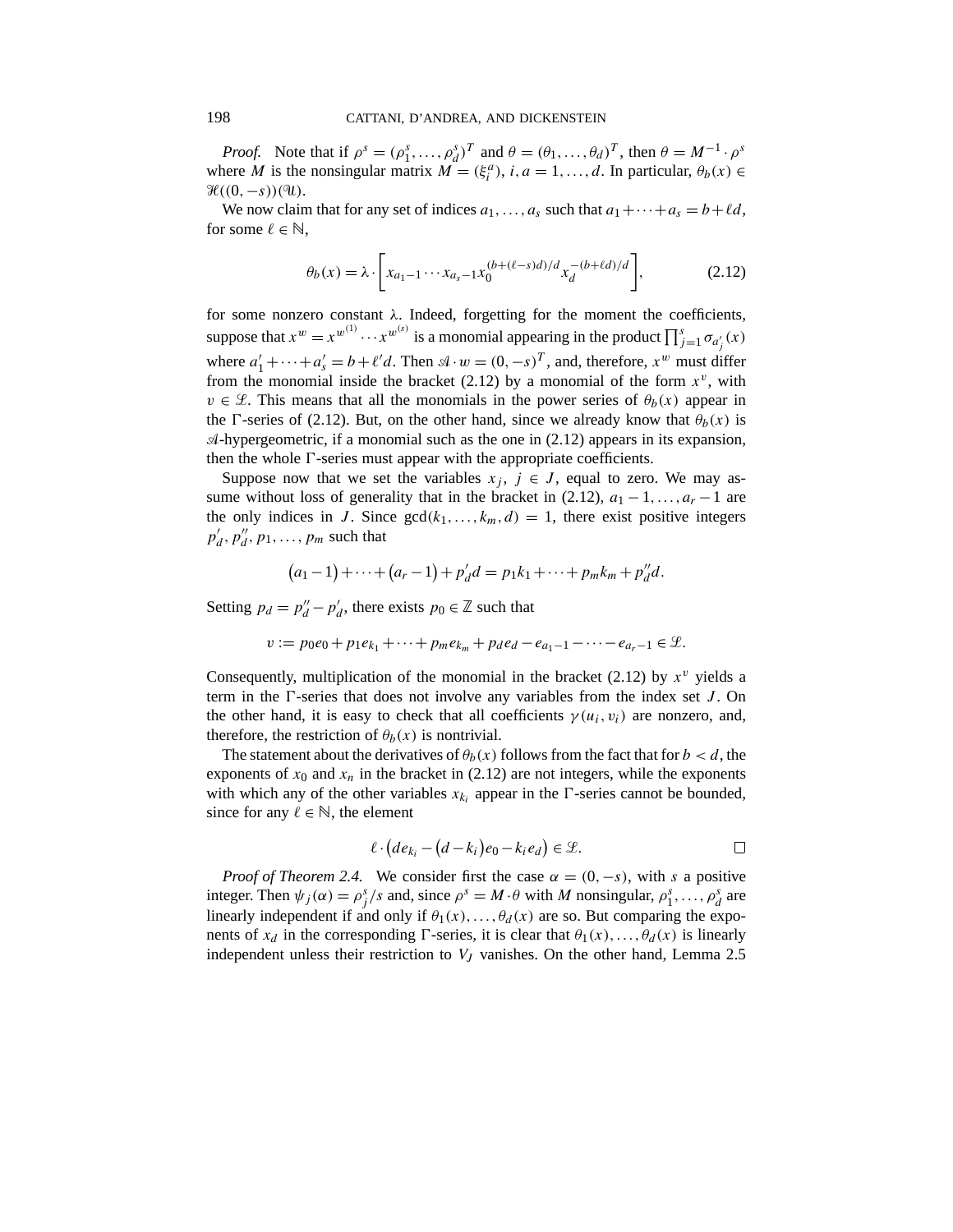asserts that only  $\theta_d(x)$  may be identically zero when restricted to  $V_J$ . Hence, the dimension of the linear span of  $\rho_1^s(x), \ldots, \rho_d^s(x)$  is at least  $d-1$  and is exactly  $d-1$ if and only if  $\theta_d(x) = 0$ . But,

$$
\sum_{i=1}^d \rho_i^s(x) = \sum_{b=1}^d \left( \sum_{i=1}^d \xi_i^b \right) \cdot \theta_b(x) = -d\theta_d(x).
$$

Thus,  $\theta_d(x) = 0$  if and only if  $\rho_1^s(x) + \cdots + \rho_d^s(x) = 0$ .

The assertion for  $\alpha = (0, s)$  with s a positive integer follows from symmetry. In view of the definition (2.6), the statement for  $\alpha_1 < 0$  follows from that for  $\alpha_1 = 0$ , using the assertion in Lemma 2.5 about the derivatives of the  $\Gamma$ -series  $\theta_b(x)$ .

It remains to consider the case  $\alpha_1 > 0$ . Suppose there is a nontrivial linear relation  $\sum_{i=1}^{d} \lambda_i \cdot \psi_i(\alpha) = 0$ ; because of (2.7), applying the derivative  $\partial^{\alpha_1}/\partial x_0^{\alpha_1}$  we obtain

$$
\sum_{i=1}^d \lambda_i \cdot \psi_i((0,\alpha_2)) = 0.
$$

But  $\alpha \notin I(\mathcal{A})$  implies that  $(0, \alpha_2) \notin I(\mathcal{A})$ , and, therefore,  $\lambda_1 = \cdots = \lambda_d$ , and the proof is complete.  $\Box$ 

The following result implies that the holonomic rank of the  $A$ -hypergeometric system is at least  $d + 1$  for all exponents  $\alpha \in E(\mathcal{A})$ .

THEOREM 2.6. *For any*  $\alpha \in E(\mathcal{A})$ , dim $(\mathcal{H}_{\text{alg}}(\alpha)(\mathcal{U})) \geq d+1$ .

*Proof.* For any  $\alpha \in E(\mathcal{A})$  the  $\mathcal{A}$ -hypergeometric Laurent polynomials  $\Psi_0^{\mathcal{A}}(x)$  and  $\Psi_d^{\mathcal{A}}(x)$  are both nontrivial. In particular,  $0 < \alpha_2 < d\alpha_1$ . From (i) in Proposition 2.3, we have that

$$
\psi_1(\alpha) + \cdots + \psi_d(\alpha) \neq 0,
$$

and Theorem 2.4 implies that  $\psi_1(\alpha), \dots, \psi_d(\alpha)$  are linearly independent. Moreover, we show next that so are the functions  $\psi_1(\alpha), \dots, \psi_d(\alpha), \Psi_0^{\mathcal{A}}(\alpha)$ . Suppose there is a nontrivial linear combination  $\Psi_0^{\mathcal{A}}(\alpha) = \sum_{i=1}^d \lambda_i \cdot \psi_i(\alpha)$ ,  $\lambda_i \in \mathbb{C}$ . By differentiation we obtain a similar relation

$$
\Psi_0^{\mathfrak{A}}\big( (0,\alpha_2) \big) = \frac{\partial^{\alpha_1} \Psi_0^{\mathfrak{A}}(\alpha)}{\partial x_0^{\alpha_1}} = \sum_{i=1}^d \lambda_i \cdot \frac{\partial^{\alpha_1} \psi_i(\alpha)}{\partial x_0^{\alpha_1}} = \sum_{i=1}^d \lambda_i \cdot \psi_i \big( (0,\alpha_2) \big).
$$

But (1.10) implies that  $\Psi_d^{\mathcal{A}}((0,\alpha_2)) = 0$ , and, therefore,  $\Psi_0^{\mathcal{A}}((0,\alpha_2)) = \sum_{i=1}^d$  $\psi_i((0, \alpha_2))$ . Since according to (ii) in Proposition 1.14  $\Psi_0^{\mathcal{A}}((0, \alpha_2)) \neq 0$ , we have that all  $\lambda_i = 1$ . This implies that  $\Psi_0^{\mathcal{A}}(\alpha) = \sum_{i=1}^d \psi_i(\alpha) = \Psi_0^{\mathcal{A}}(\alpha) + \Psi_d^{\mathcal{A}}(\alpha)$ ; that is,  $\Psi_d^{\mathcal{A}}(\alpha) = 0$ , which contradicts our assumption.  $\Box$ 

COROLLARY 2.7. *The toric ring*  $R = \mathbb{C}[\xi_0, \ldots, \xi_d]/\mathcal{I}_{\mathcal{A}}$  *is Cohen-Macaulay if and only if, for every*  $\alpha \in \mathbb{C}^2$ , the dimension of the space of A-hypergeometric functions *of exponent* α*, at a generic point, is equal to* d*.*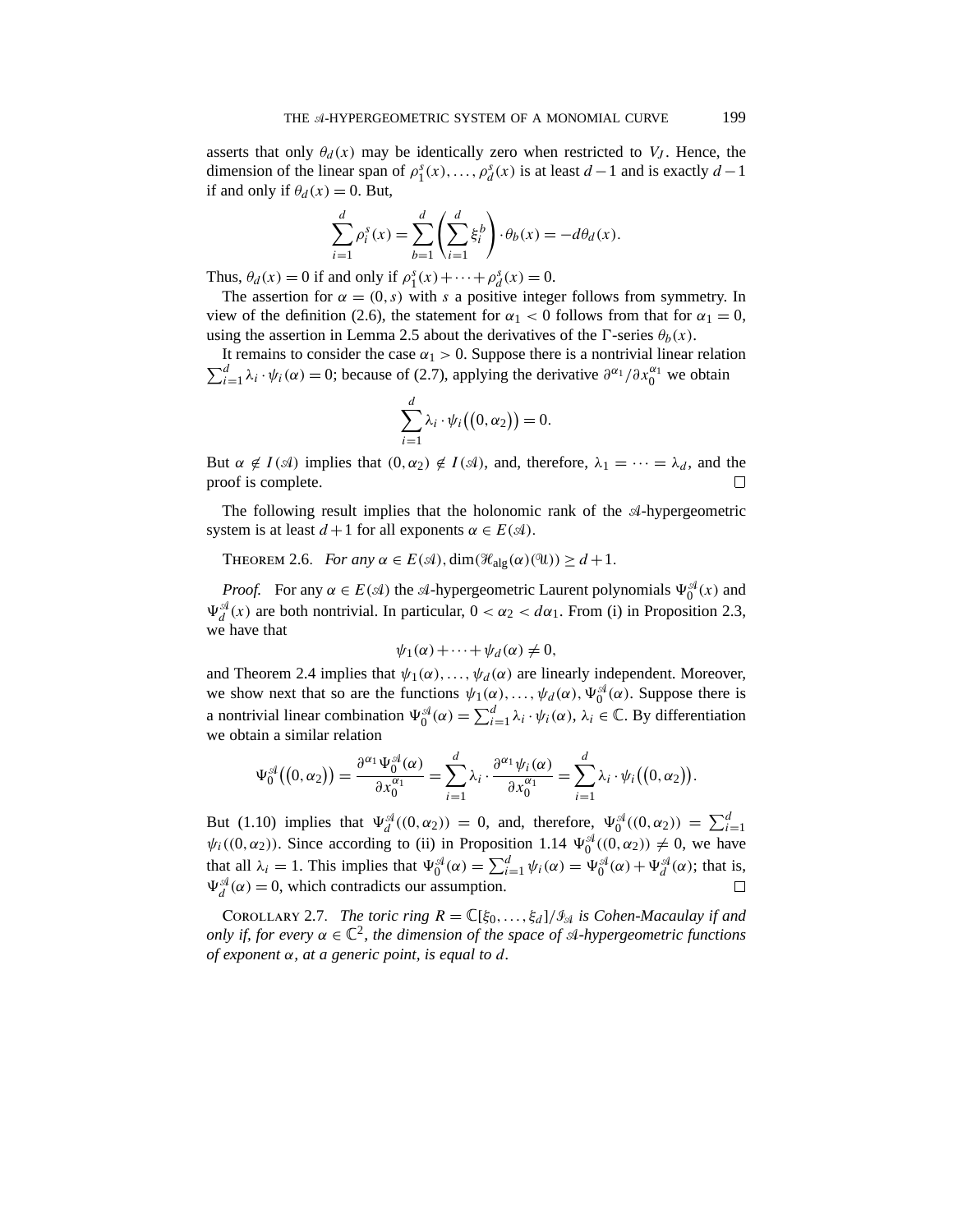*Proof.* The "only if" direction is Theorem 2 in [9] (see also [10] and [2]). To prove the converse we note that, because of Proposition 1.6, if  $R$  is not Cohen-Macaulay, then  $E(\mathcal{A}) \neq \emptyset$ , and the result follows from Theorem 2.6.  $\Box$ 

**3. Bases of solutions and holonomic rank.** In this section we determine the holonomic rank of the  $A$ -hypergeometric system associated with a monomial curve for all integral exponents and exhibit explicit bases of local solutions constructed in terms of the roots of the generic polynomial (0.5).

Four different scenarios need to be considered.

- The exponent  $\alpha \in I(\mathcal{A})$ : In this case  $r(\alpha) = d$  and we construct, in Theorem 3.1, d – 1 local solutions which, together with the hypergeometric polynomial  $\Phi^{\mathcal{A}}(\alpha)$ , define a basis of solutions.
- $\alpha \in E(\mathcal{A})$ : We now have  $r(\alpha) = d+1$  and we have constructed  $d+1$  (algebraic) local solutions in Theorem 2.6.
- $\alpha \in (E_0(\mathcal{A}) \cup E_d(\mathcal{A})) \setminus E(\mathcal{A})$ : The holonomic rank equals d and we have from Theorem 2.4 a basis of algebraic solutions.
- $\alpha \in J(\mathcal{A})$ : Then  $\mathcal{R}(\alpha) = \{0\}$ ,  $r(\alpha) = d$ , and we construct a basis of local solutions in Theorem 3.5.

In Theorem 3.7 we determine the holonomic rank  $r(\alpha)$  for all  $\alpha \in \mathbb{Z}^2$ . Our starting point is a result of Adolphson [2, Cor. 5.20], which states that even without assuming that the ring R is Cohen-Macaulay, the equality  $r(\alpha) = vol(P)$  holds for so-called semi-nonresonant exponents  $\alpha$ . In our particular case, this condition is equivalent to  $\alpha$  being in the Euler-Jacobi cone (1.13).

We consider first the case when  $\alpha \in I(\mathcal{A})$ , that is, when the  $\mathcal{A}$ -hypergeometric polynomial  $\Phi^{\mathcal{A}}(\alpha; x) \neq 0$ . By Proposition 2.1, given a root  $\rho(x)$ , the function  $\psi_{\rho}(\alpha; x)$ satisfies the higher-order equations (0.1) but, clearly, not the homogeneity equations (0.2). However, if we fix a choice of a root  $\hat{\rho}$ , then, for any other root  $\rho$ , the function

$$
\tau_{\rho}(\alpha) := \sum_{\substack{i=0 \ i \neq \alpha_2}}^{\alpha_1} \Phi^{\mathfrak{A}}(\alpha_1, i) \frac{\rho^{i-\alpha_2} - \hat{\rho}^{i-\alpha_2}}{i-\alpha_2} + \Phi^{\mathfrak{A}}(\alpha) \log\left(\frac{\rho}{\hat{\rho}}\right)
$$
(3.1)

is  $\mathcal{A}$ -hypergeometric with exponent  $\alpha$ . Indeed, it differs from  $\psi_{\rho}(\alpha) - \psi_{\hat{\rho}}(\alpha)$  by a constant multiple of  $\Phi^{\mathcal{A}}(\alpha)$ .

**THEOREM 3.1.** *Given*  $\alpha \in I(\mathcal{A})$  *and a choice of a root*  $\hat{\rho}$  *of*  $f(x;t)$  *on*  $\mathcal{A}$ *, the functions*  $\Phi^{\mathfrak{A}}(\alpha)$  *and*  $\tau_{\rho}(\alpha)$ *, where*  $\rho$  *runs over all roots of*  $f(x;t)$  *on*  $\mathfrak{A}$  *different from* ρˆ*, are linearly independent, -hypergeometric functions.*

*Proof.* Suppose  $\alpha = \mathcal{A} \cdot u, u \in \mathbb{N}^{m+2}$ , and suppose there is a nontrivial linear combination

$$
\lambda \Phi^{\mathfrak{A}}(\alpha) + \sum_{\rho \neq \hat{\rho}} \lambda_{\rho} \tau_{\rho}(\alpha) = 0.
$$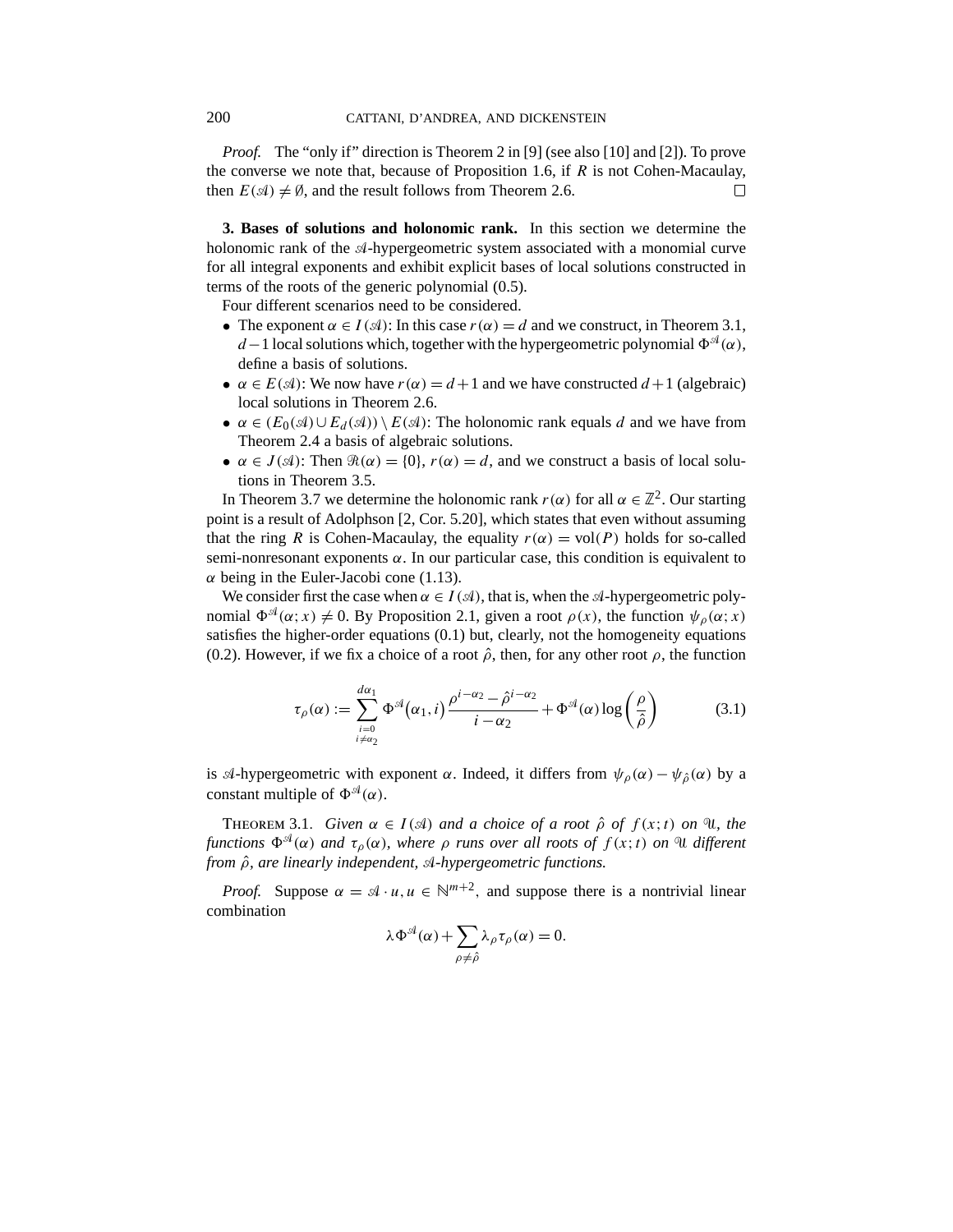Applying the operator  $D_u$  and using (1.2) and (2.7), we may assume that  $\alpha = (0,0)$ and, consequently,  $\Phi^{\mathcal{A}}(\alpha) = 1$ ,  $\tau_{\rho}(\alpha) = \log(\rho/\hat{\rho})$ , and

$$
\lambda + \sum_{\rho \neq \hat{\rho}} \lambda_{\rho} \log \left( \frac{\rho}{\hat{\rho}} \right) = 0. \tag{3.2}
$$

Implicit differentiation of the equation  $f(x; \rho(x)) = 0$  yields  $\partial \rho / \partial x_{\ell} = -\rho^{\ell} / f'(\rho)$ ,  $\ell \geq 0$  and, consequently,

$$
\frac{\partial \log \rho}{\partial x_d} = \frac{1}{d} \frac{\partial \rho^d}{\partial x_0} = \psi_\rho((-1, -d)).
$$

Hence, derivating (3.2), we obtain

$$
\sum_{\rho \neq \hat{\rho}} \lambda_{\rho} \big( \psi_{\rho}((-1, -d)) - \psi_{\hat{\rho}}((-1, -d)) \big) = 0,
$$

which, in view of Theorem 2.4, implies  $\lambda_{\rho} = 0$  for all  $\rho \neq \hat{\rho}$ .

Suppose now that  $\alpha \in J(\mathcal{A})$ . In particular,  $\alpha \notin I(\mathcal{A})$ , and, by (ii) in Proposition 2.3,  $\Psi^{\mathcal{A}}(\alpha) = 0$ . Recall also that this case includes all integral exponents lying in the Euler-Jacobi cone.

As before, we let  $\mathcal{U}$  denote a simply connected open set in  $\mathbb{C}^{m+2} \setminus \Sigma$ , and let  $\rho_1, \ldots, \rho_d$  denote the roots of  $f(x; t)$ , for  $x \in \mathcal{U}$ . Given  $\alpha \in \mathbb{Z}^2$  such that  $\alpha_1 \geq 0$ , we define

$$
\chi(\alpha) := \sum_{j=1}^{d} \psi_j(\alpha) \log(\rho_j).
$$
 (3.3)

 $\Box$ 

PROPOSITION 3.2. *Suppose*  $\alpha \in J(\mathcal{A})$  *is such that*  $\alpha_1 \geq 0$ *. Then the function*  $\chi(\alpha)$ *is -hypergeometric with exponent* α*.*

*Proof.* Since  $\Psi^{\mathcal{A}}(\alpha) = \sum_{j=1}^{d} \psi_j(\alpha) = 0$ , it follows that  $\chi(\alpha)$  satisfies the equations (0.2) with exponent  $\alpha$ . In order to check that the higher-order equations (0.1) are satisfied as well, we show, first of all, that if  $\alpha_1 > 0$ , then

$$
\frac{\partial \chi(\alpha)}{\partial x_{\ell}} = \chi(\alpha - \mathcal{A} \cdot e_{\ell}).
$$
\n(3.4)

Indeed,

$$
\frac{\partial \chi(\alpha)}{\partial x_{\ell}} = \sum_{j=1}^{d} \psi_{j} (\alpha - \mathcal{A} \cdot e_{\ell}) \log (\rho_{j}) + \sum_{j=1}^{d} \psi_{j} (\alpha) \rho_{j}^{-1} \frac{\partial \rho_{j}}{\partial x_{\ell}}
$$

$$
= \chi (\alpha - \mathcal{A} \cdot e_{\ell}) + \sum_{i=0}^{d \alpha_{1}} \frac{\Phi^{\mathcal{A}}((\alpha_{1}, i))}{i - \alpha_{2}} \left( \sum_{j=1}^{d} \rho_{j}^{i - \alpha_{2} - 1} \frac{\partial \rho_{j}}{\partial x_{\ell}} \right).
$$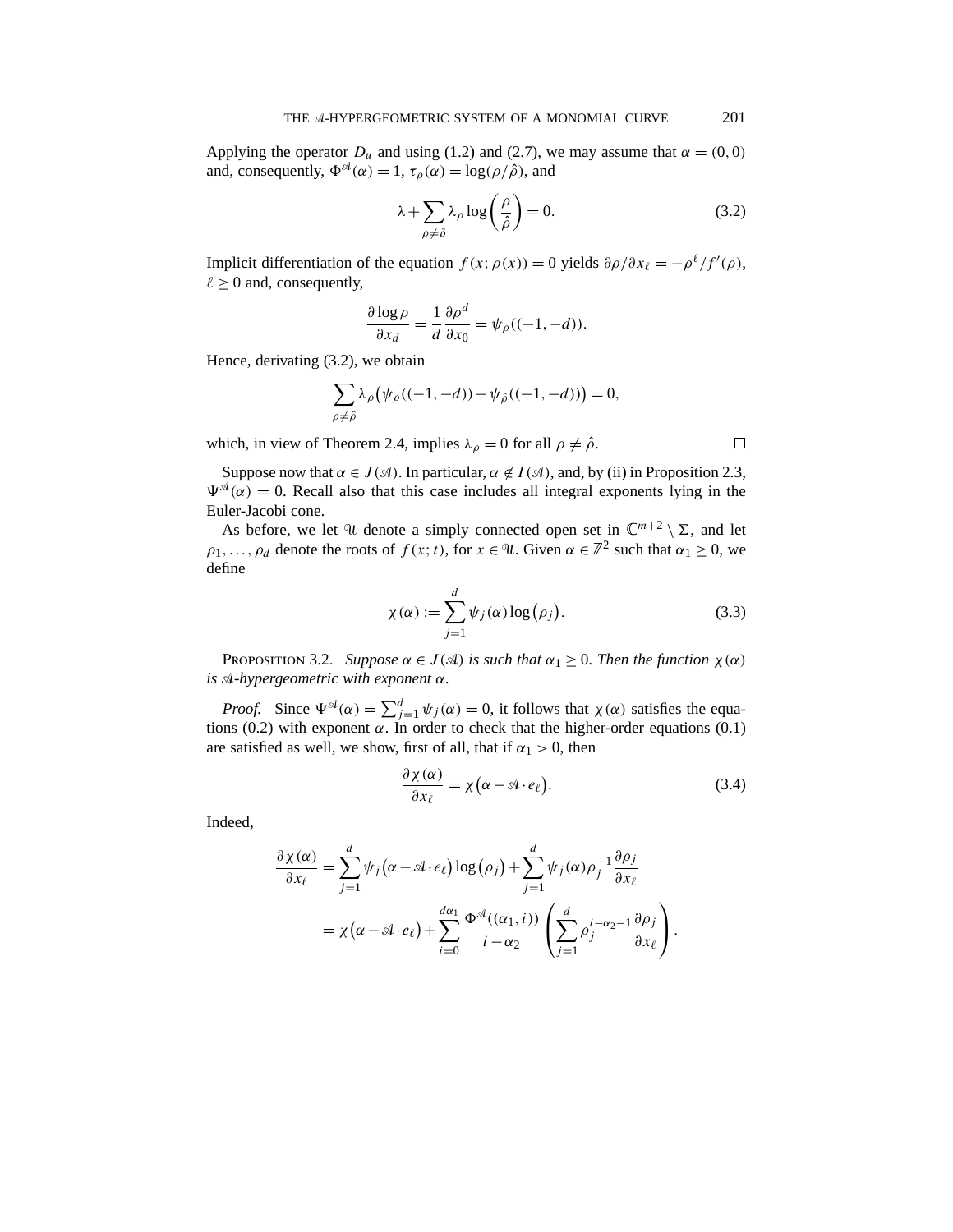We claim that the second summand is identically zero. In fact,

$$
\sum_{j=1}^d \rho_j^{i-\alpha_2-1} \frac{\partial \rho_j}{\partial x_\ell} = \frac{\partial}{\partial x_\ell} \left( \sum_{j=1}^d \frac{\rho_j^{i-\alpha_2}}{i-\alpha_2} \right).
$$

Assume  $\Phi^{\mathcal{A}}(\alpha_1,i) \neq 0$ , that is, there exists  $w \in \mathbb{N}^{m+2}$  such that  $\mathcal{A} \cdot w = (\alpha_1,i)$ . If  $\sum_{j=1}^d \rho_j^{i-\alpha_2}$  does not vanish identically, there exists  $v \in \mathbb{Z}^{m+2}$  such that  $v_{k_i} \geq 0$  for all  $i = 1, ..., m$ , and either  $v_0 \ge 0$  or  $v_d \ge 0$ , verifying  $\mathcal{A} \cdot v = (0, \alpha_2 - i)$ . But then  $\mathcal{A} \cdot (v+w) = \alpha$ , which contradicts the fact that  $\Psi^{\mathcal{A}}(\alpha) = 0$ . This proves (3.4).

Arguing as in the proof of Proposition 2.1, the proof of Proposition 3.2 now reduces to the following.

LEMMA 3.3. *Given*  $s \in \mathbb{Z}$ ,  $s \neq 0$ , and  $u \in \mathbb{N}^{m+2}$ , let  $\beta = \mathcal{A} \cdot u$  and  $\gamma = (0, -s) - \beta$ . *Then, if*  $\Psi^{\mathcal{A}}(\gamma) = 0$ *, the derivative* 

$$
D_u \left( \sum_{j=1}^d \frac{\rho_j^s}{s} \log \rho_j \right)
$$

*depends only on* γ *.*

*Proof.* We argue as in  $(2.5)$ ; locally on x,

$$
2\pi i D_u \left( \sum_{j=1}^d \frac{\rho_j^s}{s} \log \rho_j \right) = \sum_{j=1}^d \int_{\Gamma_j} \frac{t^s}{s} \log t D_u \left( \frac{f'(x;t)}{f(x;t)} \right) dt
$$
  

$$
= -\sum_{j=1}^d \int_{\Gamma_j} \frac{d}{dt} \left( \frac{t^s}{s} \log t \right) D_u \left( \log f(x;t) \right) dt
$$
  

$$
= c \cdot \left[ \sum_{j=1}^d \int_{\Gamma_j} \log t \frac{t^{\beta_2+s-1}}{f^{\beta_1}} dt + \sum_{j=1}^d \int_{\Gamma_j} \frac{t^{s-1}}{s} \frac{t^{\beta_2}}{f^{\beta_1}} dt \right],
$$
(3.5)

where  $\Gamma_j$  is a sufficiently small loop in the complex plane enclosing only the root  $\rho_j$ and  $c = (-1)^{\beta_1-1}(\beta_1-1)!$ . Now, according to (2.5), the last sum in (3.5) agrees, up to constant, with

$$
\sum_{j=1}^{d} D_u \left( \frac{\rho_j^s}{s} \right) = \sum_{j=1}^{d} D_u \left( \psi_j((0, -s)) \right) = \sum_{j=1}^{d} \psi_j(\gamma) = \Psi^{\mathfrak{A}}(\gamma) = 0.
$$

Hence, the lemma and Proposition 3.2 follow.

We now extend the definition (3.3) of  $\chi(\alpha)$  to the case  $\alpha \in \mathbb{Z}^2$ ,  $\alpha_1 < 0$ , by setting

 $\Box$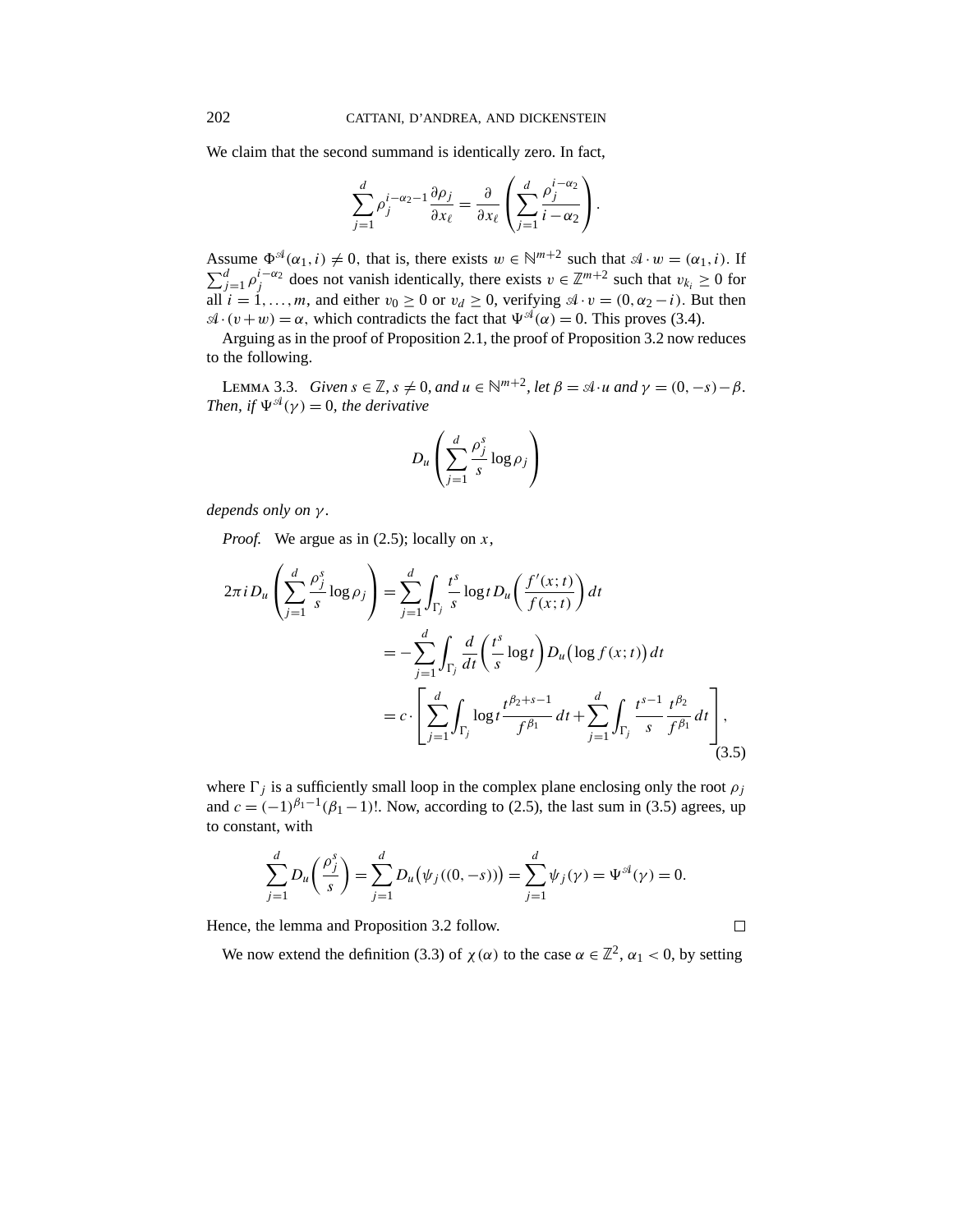$$
\chi(\alpha) = \begin{cases} D_0^{-\alpha_1} \chi((0, \alpha_2)), & \text{if } \alpha_2 \neq 0 \\ D_{k_1} D_0^{-\alpha_1 - 1} \chi((0, k_1)), & \text{if } \alpha_2 = 0, \end{cases}
$$
(3.6)

where we recall

$$
\chi((0,s)) = \sum_{j=1}^{d} \frac{\rho_j^{-s}}{-s} \log \rho_j, \quad s \neq 0.
$$
 (3.7)

PROPOSITION 3.4. *Let*  $\alpha \in \mathbb{Z}^2$ ,  $\alpha_1 < 0$ . *Then* 

(i)  $\chi(\alpha)(t * x) = t^{\alpha_2} \chi(\alpha)(x) - t^{\alpha_2} \log t \Psi^{\mathcal{A}}(\alpha; x)$ *, where*  $t \in \mathbb{C}^*$ *, and* 

$$
t * x = (x_0, t^{k_1} x_{k_1}, \dots, t^d x_d);
$$

- (ii) *if*  $\alpha \in J(\mathcal{A})$ ,  $\chi(\alpha)$  *is*  $\mathcal{A}$ -*hypergeometric with exponent*  $\alpha$ ;
- (iii) *for M sufficiently large and*  $j = 1, \ldots, m$ *,*

$$
D_0^{M(d-k_j)}D_d^{Mk_j}(\chi(\alpha))=D_{k_j}^{Md}(\chi(\alpha)).
$$

*Proof.* In view of  $(3.7)$ , the first assertion follows from  $(3.6)$ , together with the fact that  $\rho_i(t * x) = t^{-1} \rho_i(x), j = 1, ..., d$ .

If  $\alpha \in J(\mathcal{A}), \Psi^{\mathcal{A}}(\alpha; x) = 0$ , and it follows from (i) that  $\chi(\alpha)$  satisfies the homogeneity equations (0.2). On the other hand, if  $\alpha \in J(\mathcal{A})$ , the same is true of  $\alpha - \mathcal{A} \cdot u$  for every  $u \in \mathbb{N}^{m+2}$ . Hence, it follows from Lemma 3.3 that  $\chi(\alpha)$  satisfies the equations  $(0.1)$ .

The last assertion follows again from Lemma 3.3 for M so that  $\alpha-(Md,Md k_i) \in$  $\mathscr{E} \mathscr{J} \subset J(\mathscr{A}).$  $\Box$ 

**THEOREM** 3.5. Let  $\alpha \in J(\mathcal{A})$ . Let  $\mathcal{A}$ ,  $\rho_1, \ldots, \rho_d$ , be as above. Then the functions  $\psi_1(\alpha), \ldots, \psi_{d-1}(\alpha), \chi(\alpha) \in \mathcal{H}(\alpha)$  *are linearly independent.* 

*Proof.* In view of Theorem 2.4, it is enough to show that  $\chi(\alpha)$  is not an algebraic function. In fact, we show that its orbit under the monodromy action of  $\pi_1(\mathbb{C}^{m+2} \setminus \Sigma)$ is infinite.

For generic values  $a_{k_1},...,a_d$ , the polynomial  $f((0, a_{k_1},...,a_d);t)$  has a root of multiplicity  $k_1$  at the origin and  $d - k_1$  simple, nonzero roots. Thus, for  $|a_0|$  small, relative to  $|a_{k_1}|, \ldots, |a_d|$ , the polynomial  $f(a; t)$  has simple roots, and  $k_1$  of them, say,  $\rho_1, \ldots, \rho_{k_1}$ , are very close to the  $k_1$ th roots of  $-a_0/a_{k_1}$ . This means that analytic continuation of the roots along the loop

$$
\gamma(\theta) := (\exp(2\pi i k_1 \theta) a_0, a_{k_1}, \dots, a_d), \quad \theta \in [0, 1]
$$

returns the roots to their original values; but, for any choice of logarithm for all roots of  $f$  near  $a$ ,

$$
\gamma^*(\log(\rho_j)) = \begin{cases} \log(\rho_j) + 2\pi i, & \text{if } j = 1, ..., k_1; \\ \log(\rho_j), & \text{otherwise.} \end{cases}
$$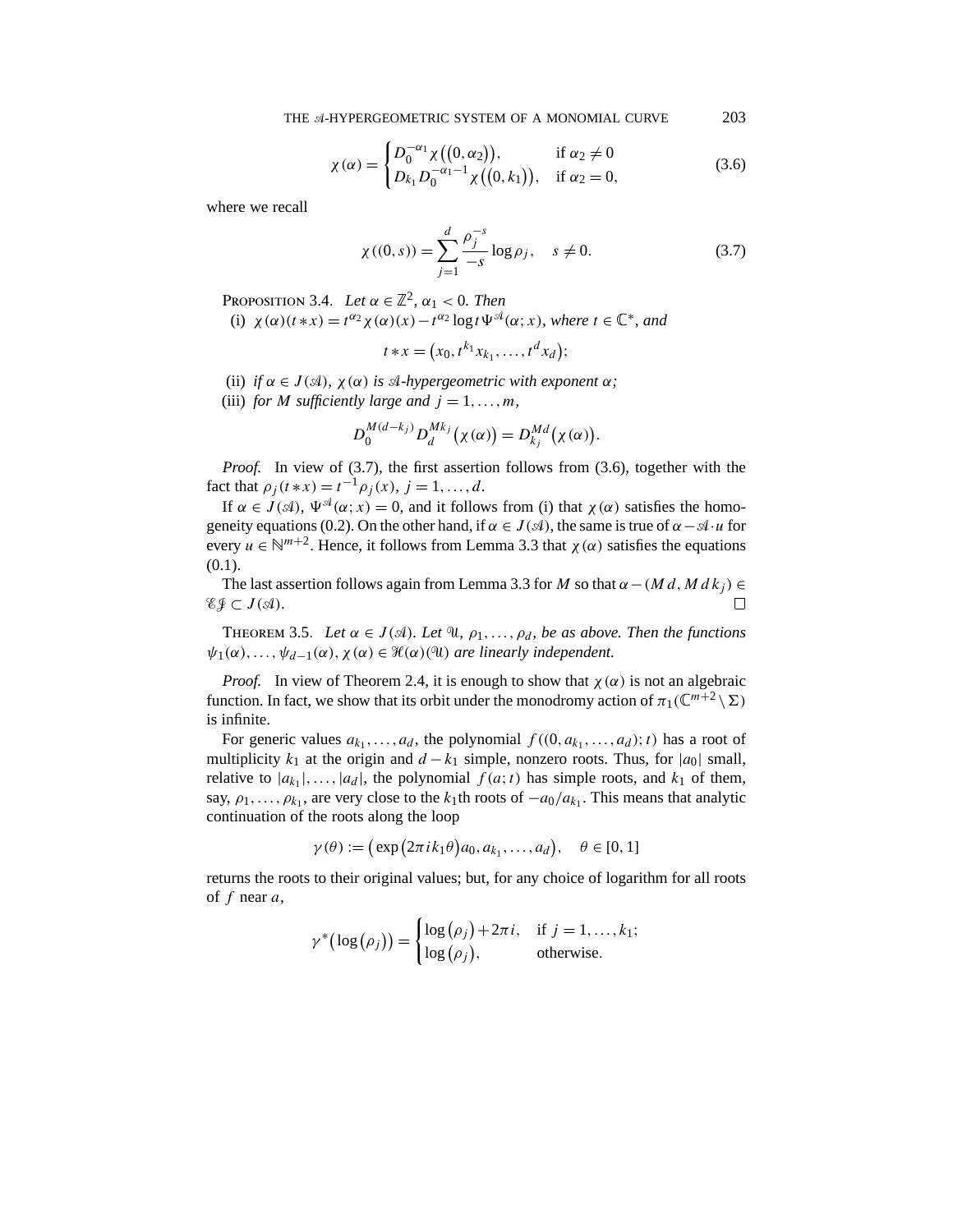Since  $\alpha \notin I(\mathcal{A})$ , it follows from (2.1) and (2.6) that  $\gamma^*(\psi_j(\alpha)) = \psi_j(\alpha)$  for any  $j = 1, \ldots, d$ . Therefore, for  $\alpha_1 \geq 0$ ,

$$
\gamma^*(\chi(\alpha)) = \gamma^* \left( \sum_{j=1}^d \psi_j(\alpha) \log(\rho_j) \right) = \chi(\alpha) + 2\pi i \sum_{j=1}^{k_1} \psi_j.
$$

Since  $0 < k_1 < d$ , by Theorem 2.4,  $\psi_1 + \cdots + \psi_{k_1} \neq 0$ , and, therefore, the orbit of  $\chi(\alpha)$  under successive powers of  $\gamma$  is infinite.

Suppose now that  $\alpha_1 < 0$ . Then,

$$
\chi(\alpha) = \frac{\partial^{-\alpha_1}}{\partial x_0^{-\alpha_1}} \left( \sum_{j=1}^d \psi_j((0, \alpha_2)) \log \rho_j \right) = \sum_{j=1}^d \psi_j(\alpha) \log \rho_j + R(\alpha).
$$

It is straightforward to check that  $R(\alpha)$  is algebraic and invariant under the monodromy action; that is,  $R(\alpha)$  is a rational function. Since we have just shown that the function  $\sum_{j=1}^{d} \psi_j(\alpha) \log \rho_j$  is not algebraic, the proof is complete.  $\Box$ 

*3.6. Remark.* Note that since the function  $\chi(\alpha)$  is not algebraic, any rational  $\mathcal{A}$ hypergeometric function R with exponent  $\alpha$  in the Euler-Jacobi cone must be a linear combination of  $\psi_1(\alpha), \ldots, \psi_d(\alpha)$ . On the other hand, with arguments similar to those in the proof of Theorem 3.5, it is possible to show the existence of a loop  $\gamma$  whose action on the roots is a cyclic permutation. It is then easy to see that  $R$  must be a constant multiple of  $\sum_{j=1}^{d} \psi_j(\alpha)$ , and, therefore, it must vanish. This gives an alternative proof of Theorem 1.9.

THEOREM 3.7. *For every*  $\alpha \in \mathbb{Z}^2$ ,

$$
d \le r(\alpha) \le d+1.
$$

*Moreover,*  $r(\alpha) = d + 1$  *if and only if*  $\alpha \in E(\mathcal{A})$ *.* 

*Proof.* Note first that the lower bound follows from Theorem 2.4 (for  $\alpha \in E_0(\mathcal{A})\cup$  $E_d(\mathcal{A})$ ), Theorem 3.1 (for  $\alpha \in I(\mathcal{A})$ ), and Theorem 3.5 (for  $\alpha \in J(\mathcal{A})$ ).

Suppose now that  $\alpha$  is in the Euler-Jacobi cone  $\mathscr{E} \mathscr{F}$ . Then, as we observed before,  $\alpha$  is semi-nonresonant in the sense of Adolphson, and it follows from [2, Cor. 5.20] that  $r(\alpha) = d$ . For any  $\alpha \in \mathbb{Z}^2$ , there exist  $u \in \mathbb{N}^{m+2}$  such that  $\alpha - \mathcal{A} \cdot u$  lies in  $\mathcal{L} \mathcal{F}$ , and, because of Theorem 1.9, for any such  $u$ , the kernel of the linear map

$$
D_u:\mathcal{H}(\alpha)\to\mathcal{H}(\alpha-\mathcal{A}\cdot u)
$$

contains  $\Re(\alpha)$ . We determine the dimension of  $\Re(\alpha)$  by computing the kernel and the image of  $D_u$  for suitable u.

Suppose first that  $\alpha \in J(\mathcal{A})$ . For  $u = \ell e_{k_1}, \ell \gg 0$ , we have  $\alpha - \mathcal{A} \cdot u \in \mathcal{E} \mathcal{F}$ ,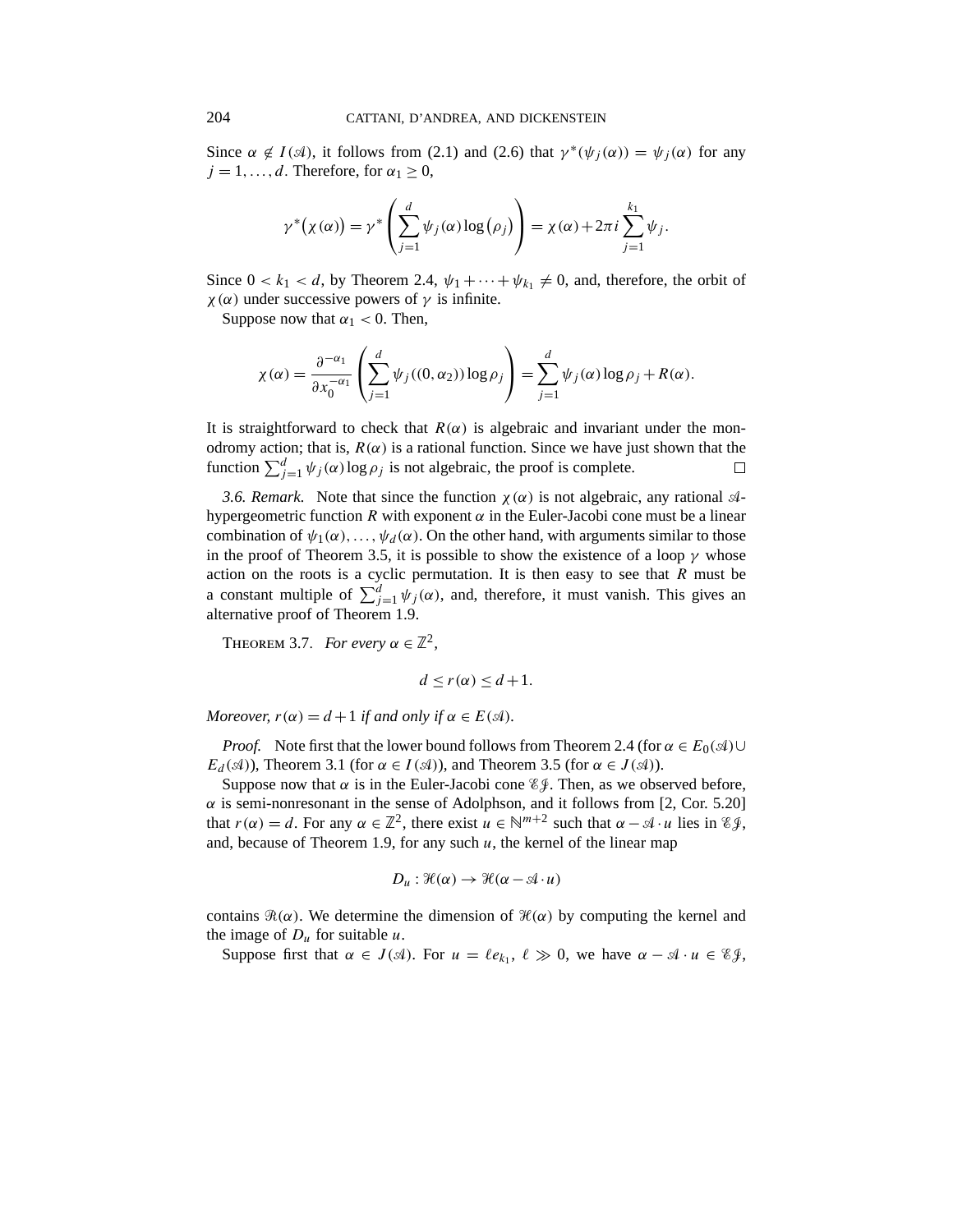and it follows from Proposition 1.2 and Corollary 1.5 that  $\text{ker}(D_u) = \mathcal{R}(\alpha) = \{0\}.$ Therefore,  $D_u$  is a monomorphism, which implies that dim  $\mathcal{H}(\alpha) \leq d$ . Since it is at least d, we deduce that dim  $\mathcal{H}(\alpha) = d$ . Suppose now that  $\alpha \notin J(\mathcal{A})$ ; then  $\dim(\mathcal{R}(\alpha)) = 1$  or 2. We can again choose  $u = \ell e_{k_1}, \ell \gg 0$ , so that  $\beta := \alpha - \mathcal{A} \cdot u \in$  $\mathscr{E} \mathscr{F}$ . As the kernel of  $D_u$  is precisely  $\mathscr{R}(\alpha)$ , it is enough to show that, for some  $\ell$ sufficiently large, the dimension of the image of  $D_u$  is  $d-1$ .

From (2.6) and Theorem 3.5, we deduce that the functions  $\psi_i(\beta)$  generate a subspace of the image of dimension at least  $d-1$ . The proof is completed by showing that the function  $\chi(\beta)$  defined in (3.6) is not in the image  $D_u(\mathcal{H}(\alpha))$ .

Consider first the case  $\alpha \in E_0(\mathcal{A})$ . Choosing  $\ell = sd$ , we factor  $D_u = D_{k_1}^{sd} =$  $D_d^{k_1s} D_0^{(d-k_1)s}$ . Set  $\alpha' := \alpha - ((d-k_1)s, 0)$ . It is enough to show that  $\chi(\beta) \notin D_d^{k_1s}$  $(\mathcal{H}(\alpha'))$ . Note that  $\alpha' \in E_0(\mathcal{A})$  as well, and, therefore, we may assume without loss of generality that  $\alpha_1 < 0$  and  $\beta = \alpha - \ell e_d \in \mathcal{E} \mathcal{F}$  for some sufficiently big  $\ell$ .

Let  $\chi(\alpha)$  be as in (3.6). Since  $\beta \in \mathcal{E}\mathcal{J}$ , it follows from Lemma 3.3 that  $D_d^{\ell}(\chi(\alpha)) =$  $\chi(\beta)$ . Therefore, if  $\phi \in \mathcal{H}(\alpha)$  is such that  $D_d^{\ell}(\phi) = \chi(\beta)$ , we must have

$$
\phi = \chi(\alpha) + F,
$$

where F depends polynomially on  $x_d$ . On the other hand, because of (iii) in Proposition 3.4 and the fact that  $\phi$  is hypergeometric, we have

$$
D_{k_j}^{Md}(F) = D_0^{M(d-k_j)} D_d^{Mk_j}(F)
$$

for all M large enough. This implies that F is polynomial on  $x_{k_1}, \ldots, x_{k_m}$  as well. But, it follows from (i) in Proposition 3.4 that

$$
F(t * x) = t^{\alpha_2} F(x) + t^{\alpha_2} \log t \Psi(\alpha)(x),
$$

which is impossible, since the fact that the action of  $t$  does not affect  $x_0$  implies that  $F(t \ast x)$  is polynomial in t.

By symmetry, the result also holds for  $\alpha \in E_d(\mathcal{A})$ . Thus, it remains to consider the case  $\alpha \in I(\mathcal{A})$ . For  $\ell$  large enough, so that  $\alpha'_1 = \alpha_1 - \ell(d - k_1) < 0$ , we have  $\alpha' = (\alpha'_1, \alpha_2) \in E_0(\mathcal{A})$ , and an argument similar to the one above yields the result.

*3.8. Remark.* In[19, Thm. 12.2], M. Saito, B. Sturmfels, and N. Takayama prove Theorem 3.7 by the method of Gröbner deformations. They also show that the lower bound vol(P)  $\leq r(\alpha)$  holds for arbitrary  $\mathcal{A}$  [19, Theorem 11.1].

Given  $\alpha \in \mathbb{Z}^2$ , define  $\hat{\mathcal{H}}(\alpha) := \mathcal{H}(\alpha)/\mathcal{R}(\alpha)$  if  $\mathcal{R}(\alpha) \neq \{0\}$  and  $\hat{\mathcal{H}}(\alpha) :=$  $\mathcal{H}(\alpha)/\mathbb{C}\cdot \chi(\alpha)$  if  $\mathcal{R}(\alpha) = \{0\}.$ 

COROLLARY 3.9. *For every*  $\alpha \in \mathbb{Z}^2$ , (i) dim( $\mathcal{H}(\alpha)$ ) = d – 1;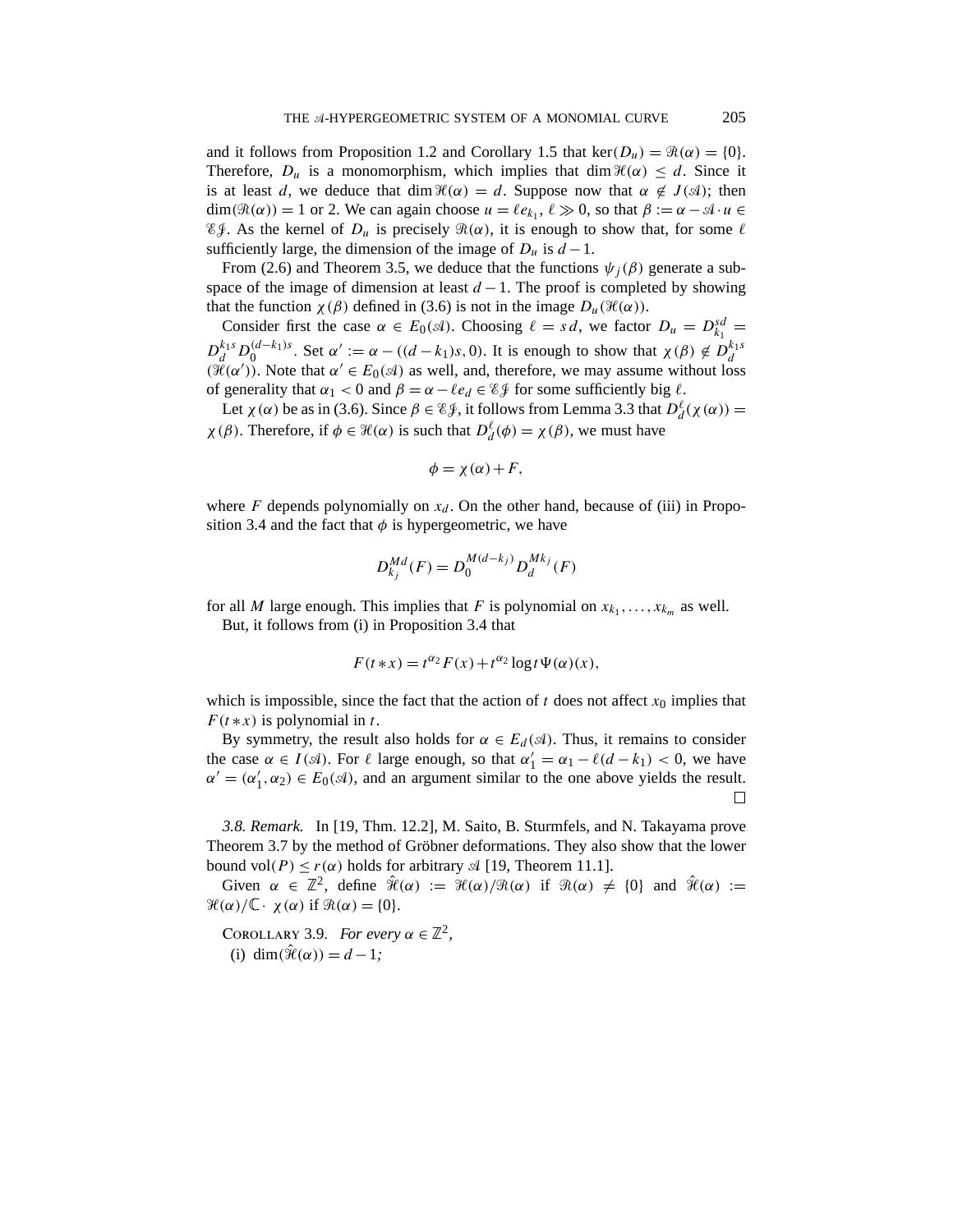(ii) *For every*  $u \in \mathbb{N}^{m+2}$ *, the operator* 

$$
D_u: \hat{\mathcal{H}}(\alpha) \to \hat{\mathcal{H}}(\alpha - \mathcal{A} \cdot u)
$$

*is an isomorphism.*

## **REFERENCES**

- [1] S. Abramov and K. Kvasenko, "Fast algorithms to search for the rational solutions of linear differential equations with polynomial coefficients" in *Proceedings of the 1991 International Symposium on Symbolic and Algebraic Computation: ISSAC '91 (Bonn, Germany, 1991),* ed. by S. M. Watt, ACM Press, New York, 1991, 267–270.
- [2] A. Adolphson, *Hypergeometric functions and rings generated by monomials*, Duke Math. J. **73** (1994), 269–290.
- [3] A. C. Avram, E. DERRICK, AND D. JANCIĆ, *On semi-periods*, Nuclear Phys. B 471 (1996), 293–308.
- [4] V. Batyrev, *Variations of the mixed Hodge structure of affine hypersurfaces in algebraic tori,* Duke Math. J. **69** (1993), 349–409.
- [5] V. Batyrev and D. van Straten, *Generalized hypergeometric functions and rational curves on Calabi-Yau complete intersections in toric varieties*, Comm. Math. Phys. **168** (1995), 493–533.
- [6] W. Bruns and J. Herzog, *Cohen-Macaulay Rings*, Cambridge Stud. Adv. Math. **39**, Cambridge Univ. Press, Cambridge, 1993.
- [7] I. M. GEL'FAND, M. KAPRANOV, AND A. ZELEVINSKY, *Generalized Euler integrals and Ahypergeometric functions*, Adv. Math. **84** (1990), 255–271.
- [8] , *Discriminants, Resultants, and Multidimensional Determinants*, Math. Theory Appl., Birkhäuser, Boston, 1994.
- [9] I. M. Gel fand, A. Zelevinsky, and M. Kapranov, *Hypergeometric functions and toral manifolds*, Funct. Anal. Appl. **23** (1989), 94–106.
- [10] , *Correction to "Hypergeometric functions and toral manifolds,"* Funct. Anal. Appl. **27** (1994), 295.
- [11] , A*-discriminants and Cayley-Koszul complexes*, Soviet Math. Dokl. **40** (1990), 239– 243.
- [12] S. Goto, N. Suzuki, and K. Watanabe, *On affine semigroup rings*, Japan. J. Math. (N.S.) **2** (1976), 1–12.
- [13] S. Hosono, "GKZ systems, Gröbner fans, and moduli spaces of Calabi-Yau hypersurfaces" in *Topological Field Theory, Primitive Forms, and Related Topics (Kyoto, 1996),* Progr. Math. **160**, Birkhäuser, Boston, 1998, 239–265.
- [14] S. Hosono, B. H. Lian, and S.-T. Yau, *GKZ-generalized hypergeometric systems in mirror symmetry of Calabi-Yau hypersurfaces*, Comm. Math. Phys. **182** (1996), 535–577.
- [15] , *Maximal degeneracy points of GKZ systems*, J. Amer. Math. Soc. **10** (1997), 427–443. [16] A. Khovanskii, *Newton polyhedra and the Euler-Jacobi formula*, RussianMath. Surveys **33**, no. 6 (1978), 237–238.
- [17] K. Mayr, *Über die Lösung algebraischer Gleichungssysteme durch hypergeometrische Funktionen*, Monatsh. Math. Phys. **45** (1937), 280–313, 435.
- [18] M. Saito, B. Sturmfels, and N. Takayama, *Hypergeometric polynomials and integer programming*, Compositio Math. **155** (1999), 185–204.
- [19] , *Gröbner deformations of hypergeometric differential equations*, to appear inAlgorithms Comput. Math., Springer-Verlag, Berlin.
- [20] M. F. Singer, *Liouvillian solutions of* n*th order homogeneous linear differential equations*,

 $\Box$